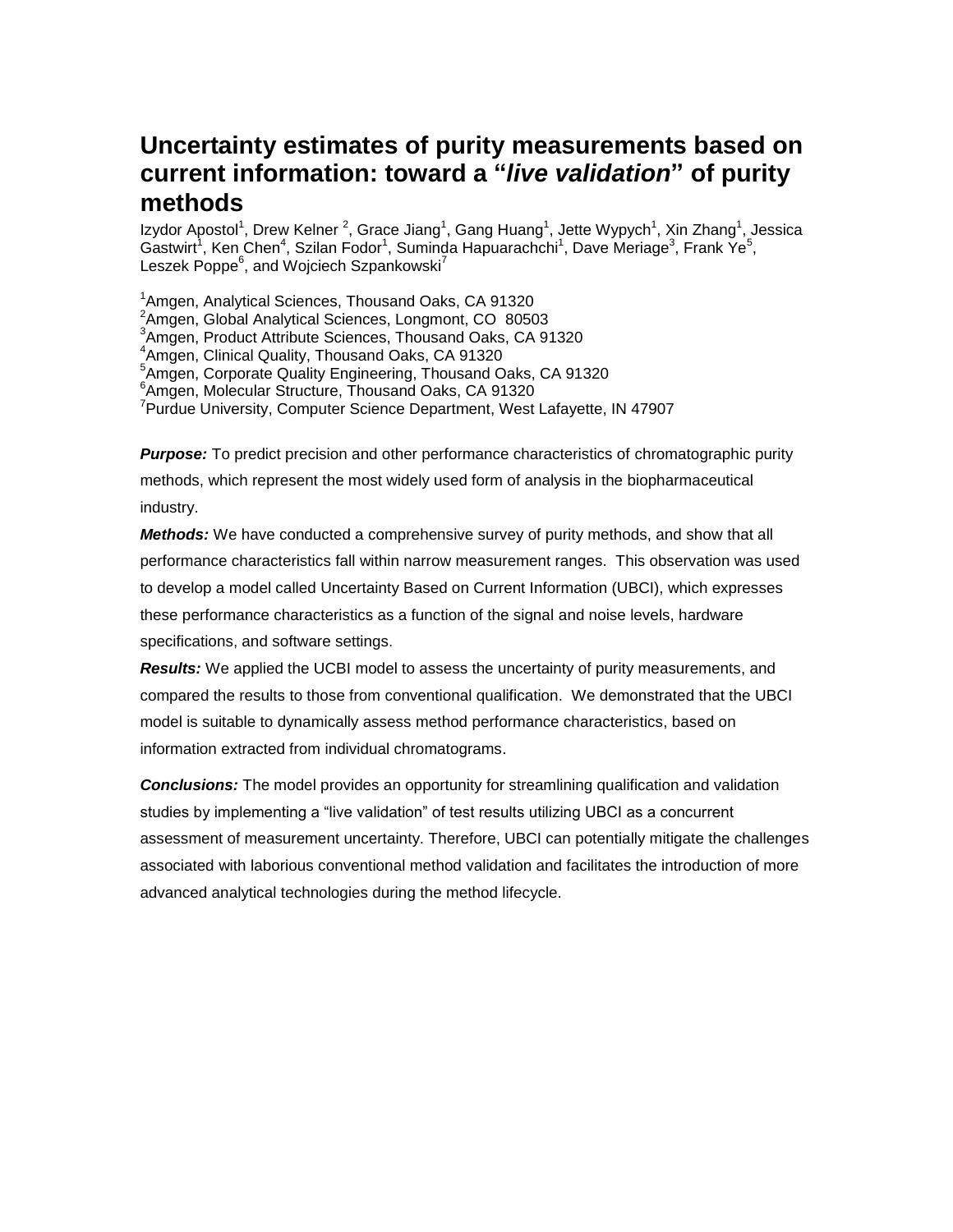# **Introduction**

The safety and efficacy of biopharmaceuticals is controlled by measurements of their quality attributes. To measure these attributes for protein pharmaceuticals, a set of analytical methods are developed that have to meet the requirements specified by the International Conference on Harmonization (ICH) guideline Q6b, "Specifications: Test procedure and acceptance criteria for biotechnological/biological products" [\(1\)](#page-21-0). The largest category of methods is made up of purity (and impurity) methods used to determine the relative abundance (normalized concentration) of defined attributes. The term purity and relative abundance will be used interchangeably throughout the manuscript. Typically, these methods involve chromatographic and electrophoretic separations. Because of the molecular complexity of biopharmaceuticals, the purity of protein drugs is generally assessed by a larger number of analytical methods relative to those used for purity determination of small molecule drugs [\(2\)](#page-21-1). Therefore, the measurement of purity and the assessment of uncertainty of the test results play important roles for the biotechnology industry in controlling product quality. The appraisal of the uncertainty of results is performed during formal method validation.

Since the necessity of method validation has been reinforced by a variety of national and international regulations [\(3-6\)](#page-21-2) industry practitioners fully understand the importance of method validation as a means of ensuring the scientific validity of results. However, existing guidance is subject to user interpretation leading to the potential for confusion when it comes to carrying out the validation exercise. However, numerous articles have been published to provide scientific justification for the importance of this activity, and to alleviate the vagueness of these regulations [\(7-13\)](#page-22-0). The most frequently referenced publication is the ICH guideline Q2R1, "Validation of analytical methods: text and methodology" [\(6\)](#page-22-1). This document covers validation activities targeted at product registration; hence, this guidance is specifically applicable to commercial products at the time of the product development lifecycle when the marketing application is submitted to the regulatory authorities. As a matter of industry practice, many, if not most, practitioners carry out Q2R1 compliant method validation activities to enable use of the validated methods for the testing of the process validation lots. While there is no specific guidance on method validation for earlier stages of product development, regulatory expectations and industry practices have evolved to provide assurance of acceptable method performance in earlier development stages. The generally accepted term for these pre-commercial activities is method qualification [\(9,](#page-22-2) [14\)](#page-22-3), but the scope of the qualification, timing with respect to the various stages of product development, and the relationship of qualification to validation activities has not been consistently delineated or practiced. In fact, method qualification is not mentioned in available guidelines, so it is difficult to define its scope and significance, although it is clear that both qualification and validation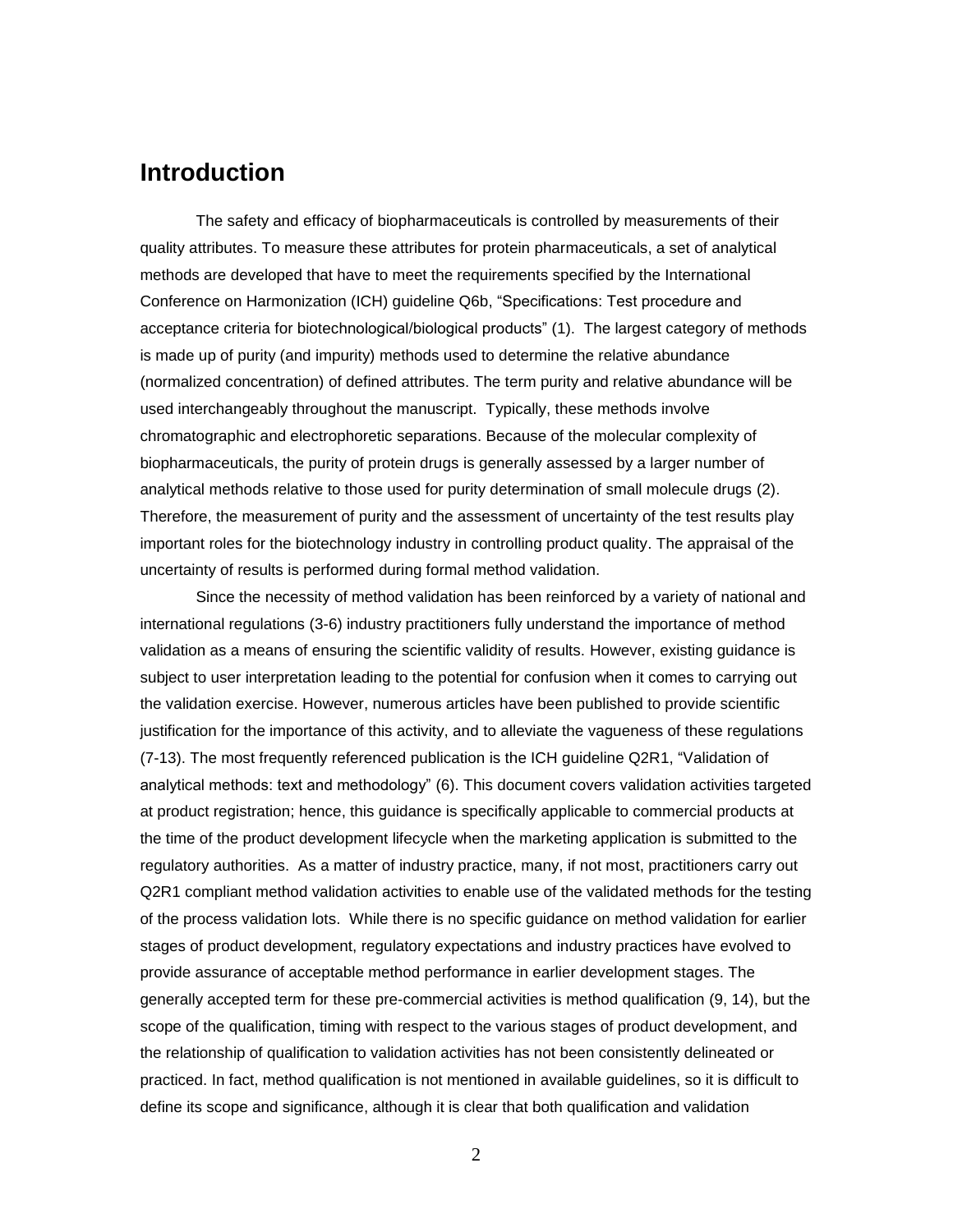activities should be carried out by qualified (i.e; properly trained) personnel using qualified instrumentation that has been shown to be fit for its intended purpose.

As a matter of industry practice, most practitioners carry out qualification activities to enable release and stability testing of GMP lots used in the clinic at all times prior to the availability of fully validated methods around the time of the process validation lots, as described above. Typical validation/qualification studies include evaluation of the following performance characteristics: precision (repeatability and intermediate precision), specificity, accuracy, detection limit (DL), quantification limit (QL), linearity and range. In many cases, numerous sample types are subject to these studies. Therefore, qualification and/or validation studies are very labor intensive, and often can create a significant bottleneck in the analytical lifecycle, which, in turn, significantly contributes to the cost of development and the cost of quality.

The uncertainty of results is a parameter that describes a range within which the measured value is expected to lie [\(15\)](#page-22-4). Intuitively, we associate this parameter with precision. Therefore, method precision has been viewed as the most important performance characteristic relevant to establishing specifications [\(16\)](#page-22-5), method transfer requirements [\(17\)](#page-22-6), method robustness [\(12\)](#page-22-7), assessment of process variability, etc [\(18,](#page-22-8) [19\)](#page-22-9).Typically, method precision has been assessed from replicate analyses of the same sample. The work of Hayashi and Matsuda on FUMAI theory [\(20-25\)](#page-22-10) demonstrated that the precision of chromatographic methods can be predicted from noise and the height and width of the signal (peak). However, due to the complexity associated with the required Fourier transformation of chromatograms and the parameterization of the power spectrum called for in implementation of this theoretical construct to the determination of precision, the FUMAI theory approach has not been widely applied. Similarly, attempts have been made to predict DL and QL based on chromatographic information [\(26-28\)](#page-22-11); however, other performance characteristics have not been addressed.

In this manuscript, we present a new approach to assessing the uncertainty (performance characteristics) of purity analysis using a more holistic approach which we call Uncertainty Based on Current Information (UBCI). The model allows for real-time assessment of all performance characteristics using the results of the specific separation of interest. A fundamental, underlying principle of this approach recognizes that the execution of a purity method is always associated with specific circumstances; therefore, uncertainty about generated results needs to account for both the operational conditions of the method and the hardware. It is important to note that historical qualification/validation approaches do not take this fundamental principle into account, such that performance drift may occur over time due to hardware differences and even due to differences in analyst skill levels, such that the uncertainty of results obtained early in the product lifecycle may not be fully applicable to results obtained later following product commercialization.

We will show that signal and noise levels, instrument settings and software settings can be linked directly to all method performance characteristics. Such simplification/generalization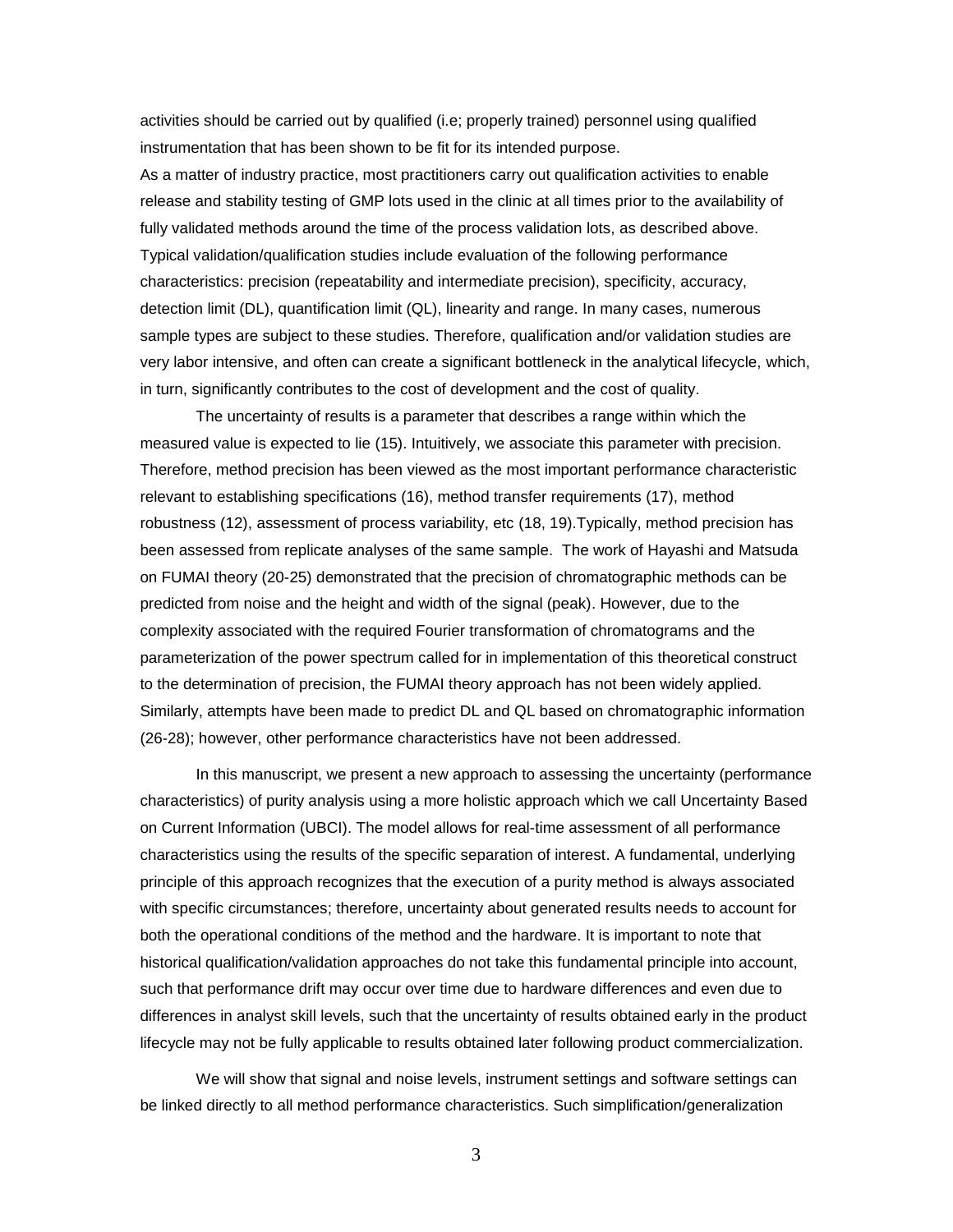makes it easy to implement this procedure in a daily operation, and can provide a valuable live assessment of uncertainty instead of extrapolating uncertainty from historical qualification/validation studies. As noted above, application of historical validation data always begs a question about the relevance of these data to the current experimental situation, and sometimes requires investigation, which can delay the approval of results. This new approach, therefore, has the capability of providing not only simplicity, but also a greater level of assessment of the data validity relative to current practices. We view this as an important step toward 'live validation' of purity methods.

# **Materials and methods**

#### Qualification for Purity Methods

To demonstrate the suitability of the methods for their intended purposes, Amgen has established an internal guideline to govern and streamline the method qualification process.

System suitability: Each set of experiments has be preceded with three and bracketed (ended) with two injections of the reference material to satisfy requirements of system suitability [\(4\)](#page-21-3). Parameters of system suitability included resolution and reproducibility requirement for the reference standard material used by the method. Blank injections were added occasionally.

A series of experiments was designed to evaluate the method performance against qualification target expectations. The performance characteristics that were addressed for purity methods included specificity, linearity, precision, accuracy, range, DL, and QL. Specificity was determined by comparing the sample and sample matrix blank to assure that no significant interference from the sample matrix with reported peaks was present. In addition, carryover and recovery were calculated to measure the specificity of the method. % Carryover was calculated using the equation below:

$$
Carryovee(\%) = \frac{B_s - B_B}{A_s} \times 100\% \quad [1]
$$

Where:

 $B<sub>s</sub>$  = Total integrated peak area in blank injected after sample,  $B_B$  = Total integrated peak area in blank injected before sample,  $A<sub>S</sub>$  = Total integrated peak area in sample.

Protein recovery and % recovery were calculated using the equations below [\(29,](#page-23-0) [30\)](#page-23-1):

Protein<sub>-</sub> Recovered(
$$
\mu
$$
g) =  $\frac{A \times \frac{F}{60}}{\varepsilon \times l}$  [2]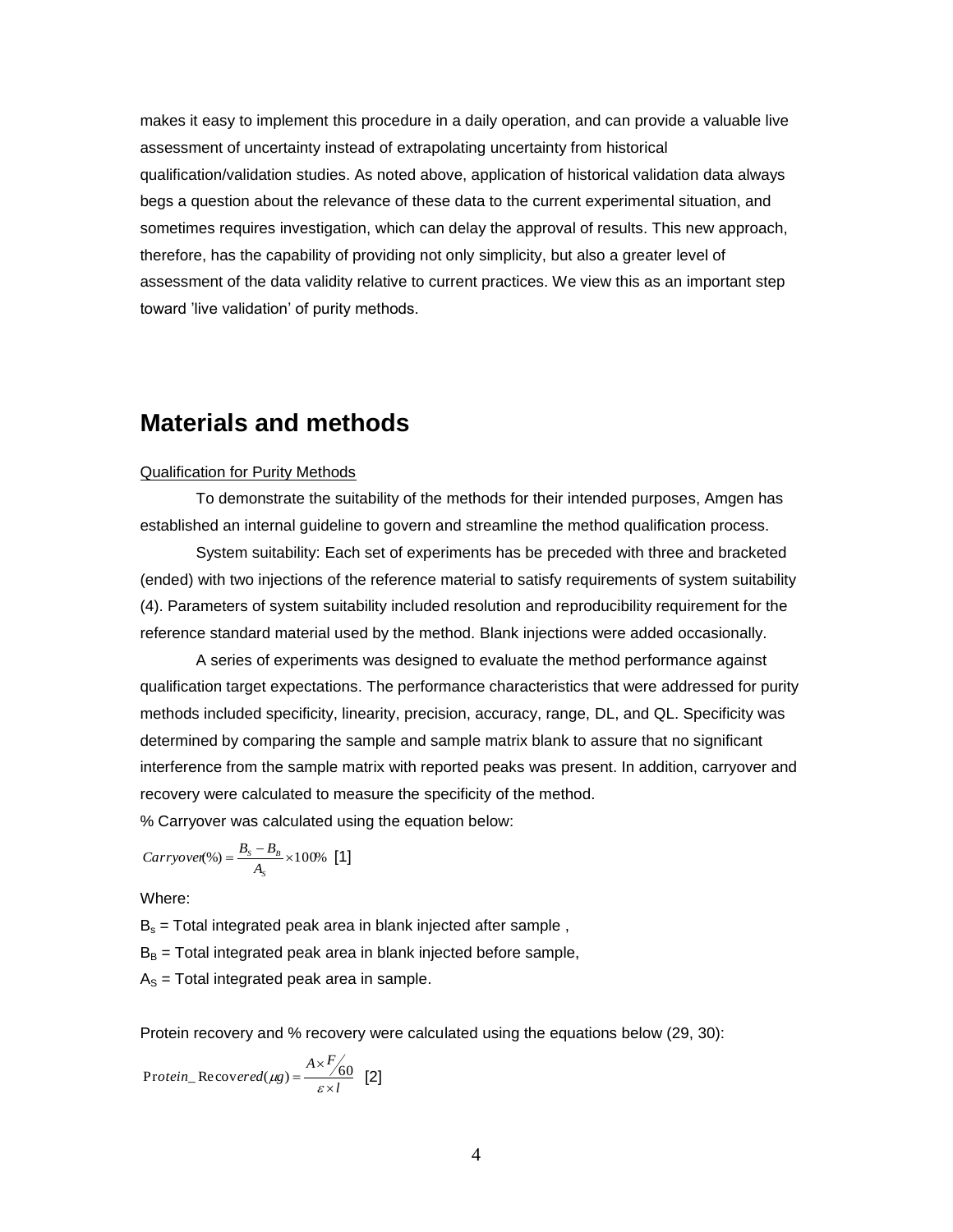#### where:

*A* = Total peak area in mAU\*sec ,

 $F =$  Flow rate in mL\*min<sup>-1</sup>,

 $\varepsilon$  = Extinction coefficient at detection wavelength (or 280 nm) in AU\*mL\*mg<sup>-1</sup>\*cm<sup>-1</sup>,

 $l =$  Path length of flow cell in cm.

#### Recovery = (Protein recovered / Protein injected) x 100% [3]

The initial theoretical extinction coefficient for proteins was calculated from the amino acid composition [\(31\)](#page-23-2). An experimental extinction coefficient was also determined using amino acid analysis. If the experimental value agrees within 10% of the theoretical value then, theoretical extinction coefficient was used throughout the studies. Otherwise, experimental extinction coefficient was used. In all cases, the protein samples were highly purified, with less than 100 ppm of host cell protein impurities present.

Linearity of the method was established by calculating the coefficient of determination  $(R<sup>2</sup>)$  to correlate the total peak area with protein load from 50% to 150% of target load. Linearity of minor species was evaluated by performing a blending study with minor species-enriched samples to show that the minor species behaved similarly as the main product. Precision was assessed for both repeatability and intermediate precision. Repeatability was determined by calculating the % Relative Standard Deviation (RSD) of 3 determinations of the 5 concentrations within the linear range.. Intermediate precision was evaluated by calculating the % RSD of 3 determinations of target load from 5 different experiments, accounting for differences from the day of experiment, analyst, equipment and column/capillary lot. Accuracy was expressed as 100 x (1– slope), in which slope was obtained by regression analysis plotting % main peak vs. % target load. Range was the low and high end of protein concentrations of the linearity study. Limit of detection (DL) and limit of quantitation (QL) were estimated using the statistical approach described previously [\(32\)](#page-23-3) Execution of all qualification experiments required at a minimum 101 injections, which can be completed in five sequences.

#### *Purity Assessment by SE-HPLC, CEx- HPLC, and rCE-SDS, peptide map and glycan map*

SE-HPLC (Size Exclusion HPLC): the protein sample was loaded onto a SE-HPLC column (TSK-GEL G3000SWXL, 7.8 mm x 300 mm, 5 µm particle size, Tosoh Bioscience), separated isocratically with phosphate buffer containing sodium chloride salt, and the eluent was monitored by UV absorbance. Samples were injected neat without prior dilution.

CEx-HPLC (Cation Exchange HPLC): the charge variants of mAbs were separated on a cation exchange column (Dionex WCX-10, 4.0 mm x 250 mm, 10 µm particle size, Dionex) by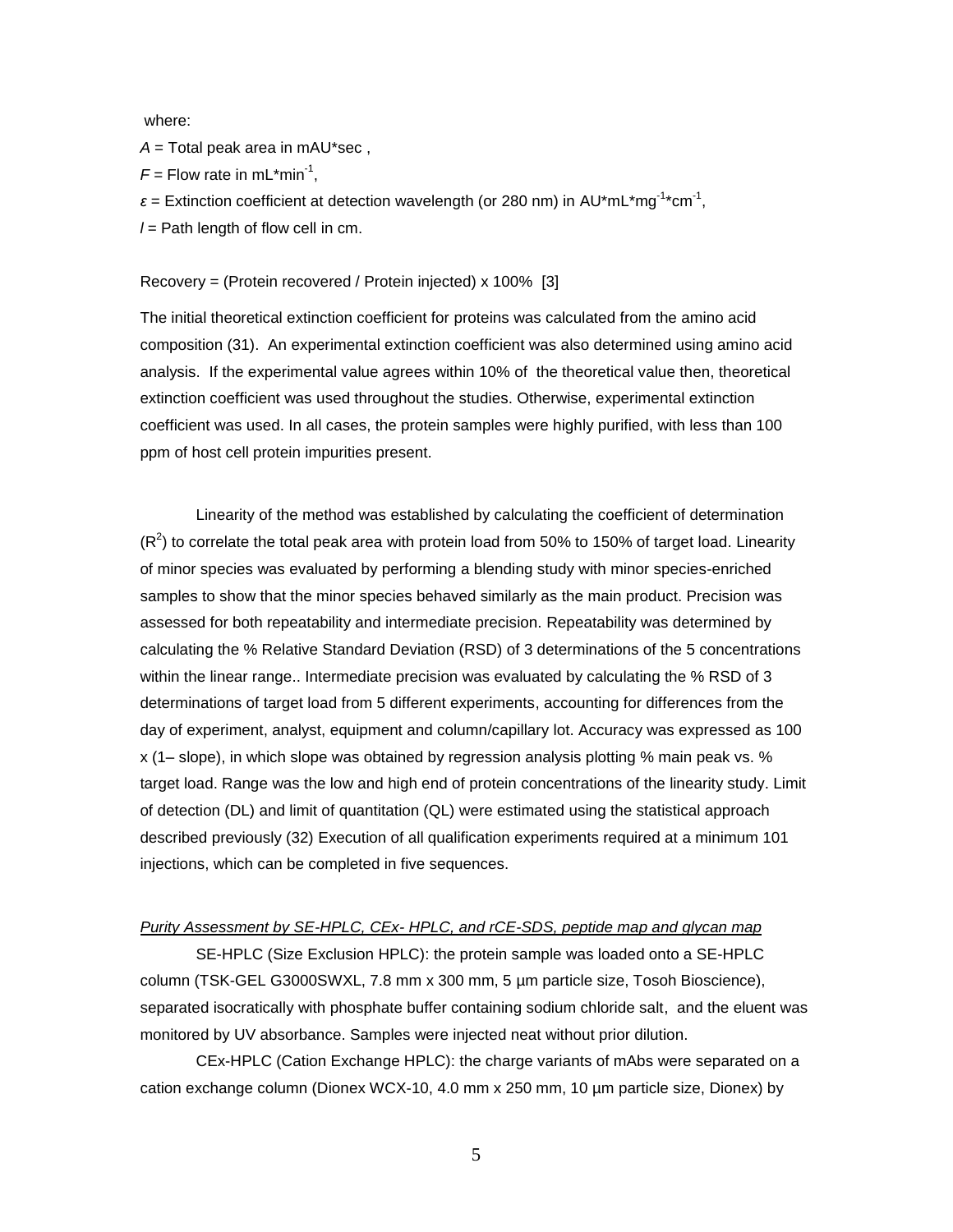increasing the salt concentration (hereby the ionic strength of mobile phase). The eluent was monitored by measuring the UV absorbance. For analysis of mAbs, mobile phase A was based on a MES buffer, mobile phase B contained MES buffer with NaCl salt. Samples were injected neat without prior dilution.

rCE-SDS (reduced Capillary Electrophoresis in SDS): rCE-SDS was performed on a Beckman Coulter ProteomeLab PA800 CE. The protein was reduced with  $\beta$ -mercaptoethanol. The reduced protein species were bound to SDS, an anionic detergent, and electrokinetically injected into a bare fused silica capillary. The SDS coated protein species were separated with SDS gel buffer (15kV for 30 minutes), and detected with UV at 220 nm by a photodiode array (PDA) detector.

Peptide maps: Peptide mapping is an analytical method in which the test protein sample is first digested into peptides by a site-specific endoproteinase. The peptides are then resolved by reversed phase HPLC to generate a pattern of peaks. Samples were digested at 37 °C for 16 hours with a 1:100 enzyme to substrate ratio using Lys-C endoproteinase. 50 µg of digested protein was then separated using a 0.1% TFA in water/acetonitrile gradient using a C8 reversedphase HPLC column. During method development, in line mass spectrometer was used to confirm identity of peptides [\(33\)](#page-23-4).

Glycan map:. The glycans on the antibody were released by adding 1  $\mu$ L of PNGase F to every 100 µg of protein. The released glycans were labeled by adding 10 μL labeling reagent (0.35M 2AB, 1 M NaCNBH3 in 70:30 (vol:vol) DMSO:acetic acid), and the reaction was allowed to proceed for 2 h at 65 °C. After the reaction, the excess labeling reagent was removed by an Scartridge (QA-Bio). To analyze the 2AB labeled glycans, the mixture was separated on a C18 reversed-phase column (3 μm, 4 x 250 mm, Thermo Scientific, Waltham, MA, USA). The mobile phase was a mixture of 0.1% acetic acid in water (A) and 0.1% acetic acid in 10:90 acetonitrile:water (B). The gradient was from 30% B to 75% B in 135 minutes. The flow rate was 0.2 mL/min. The eluate was monitored on a fluorescence detector with excitation at 330 nm, and emission at 420 nm. RP-HPLC was performed using an Agilent (Santa Clara, CA, USA) Series 1100 binary pump system directly coupled to the mass spectrometer. During method development, in line mass spectrometer was used to confirm identity of glycans [\(33-](#page-23-4) [35\)](#page-23-4).Instruments

Experiments described in this manuscript were performed using Agilent 1100, Agilent 1290 and Waters HPLC systems equipped with diod array detector (DAD) or Variable Wavelength Detector (VWD). Capillary Electrophoresis (CE) experiments were performed on a Beckman PA 800 instrument.

Mass spectrometry experiments were conducted using a linear ion trap mass spectrometer (LTQ, Thermo Electron), equipped with an ESI source coupled directly to the HPLC instrument [\(33-35\)](#page-23-4). All experiments were performed in the positive ion mode. Typically, LC/MS and tandem MS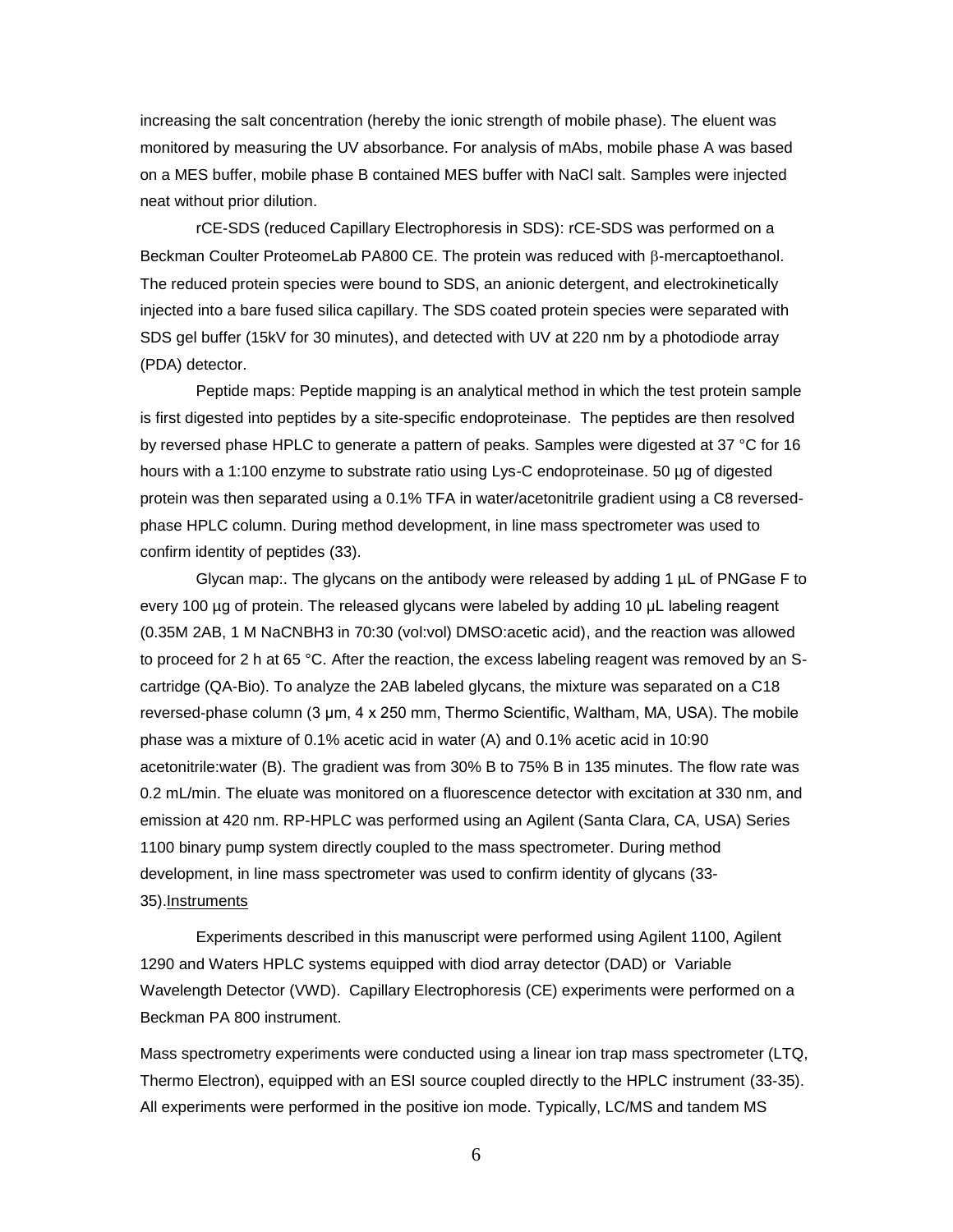experiments were conducted using a spray voltage of 3.5 kV and a capillary temperature of 250  $\degree$ C. For the generation of tandem mass spectra, the parent ions were selected with an m/z window of 10, and the relative collision energy was set to 35%.

All data were acquired on qualified instrumentation operated by trained analysts.

# **Results**

Development of the UBCI model involved three major steps: (1) an examination of historical inhouse data from several qualification studies performed for different types of chromatographic and electrophoretic separations; (2) a series of repeatability tests signifying intrinsic variability of measured method precision and (3) a thorough evaluation of the signal and noise in chromatographic systems. Following the development of the model as it relates to method precision, which is a central feature of the model, we extended the model to all the performance characteristics of the method. Finally, we applied the model to a single chromatogram to assess the uncertainty of results, and compared it with historical results of qualification as a test of the validity of the model.

### *Survey of qualification studies*

Over the last several years, we have collected method performance characteristic data, as prescribed by the ICH Q2R1[\(6\)](#page-22-1) guideline, for approximately 90 methods applied to as many as 20 different protein pharmaceuticals. Multiple sample types were often investigated for the same product. Examples of chromatograms and an electrophoregram for SE-HPLC, CEx-HPLC and CE-SDS methods, respectively, are shown in supplement material Figure S1.

We retrospectively evaluated the data set and found that the values of many performance characteristics fall into very narrow ranges. An example of the statistical evaluation for these performance characteristics is presented in Table S1, Because data are not normally distributed, we have shown mean, median, range and 90 percentile. For certain sample types, we have performed an abbreviated method qualification (for which the evaluation of all performance characteristics/parameters was not evident or required) that resulted in an apparent incomplete data set, and this is reflected in a different "n" values for different performance characteristics.

The repeatability and intermediate precision data for the SE-HPLC, CEx-HPLC, and CE-SDS methods is shown graphically in Figure 1. Repeatability refers to the ability of the method to generate identical results for the same sample within a short time interval. Intermediate precision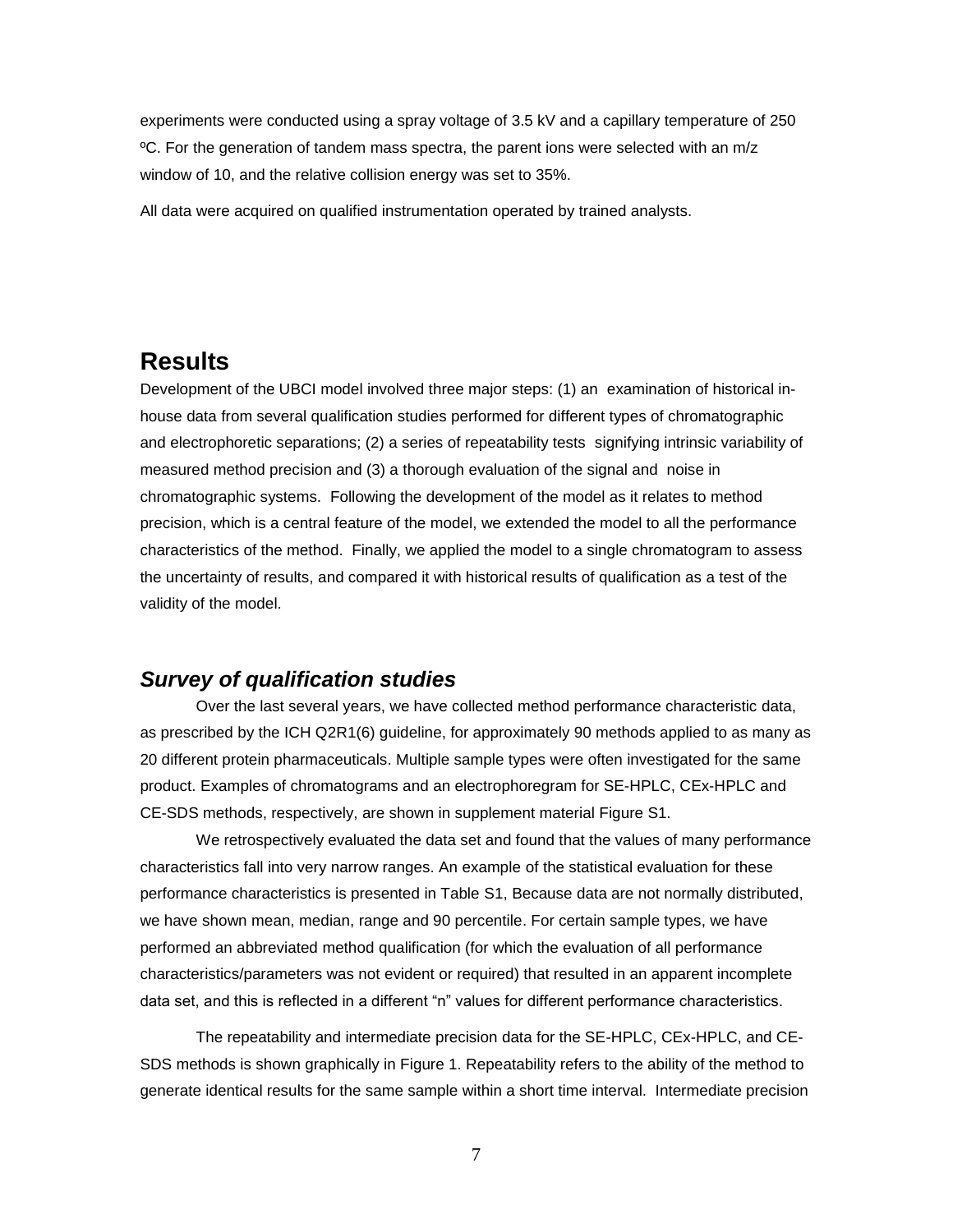refers to the ability to replicate measurements by someone else, in a different laboratory, and/or different time interval. The graph indicates a linear relationship between repeatability and intermediate precision expressed in the form of RSD, with a slope approaching unity. However, for a given value of repeatability, the spread for intermediate precision is approaching one order of magnitude (note the log-log scale of the graph).Three distinct clusters are evident. The bottomleft cluster is represented by the precision of the main peak from SE methods. The middle cluster corresponds to precision of the main peak from ion-exchange and CE methods. The upper-right cluster represents the precision for minor peaks from all three methods. The level of the minor peaks ranges from a fraction of a percent in SE-HPLC methods to approximately 10% in CEx-HPLC. This close correlation between repeatability and intermediate precision could be a result of standardization of equipment to one or two brands to reduce the complexity of method transfer. This shows that performing both repeatability and intermediate precision studies may have limited value in exploring method performance.

The data shown in Figure 1 corroborates the Horwitz relationship between the concentration of analyte and the precision of the method expressed in RSD [\(36,](#page-23-5) [37\)](#page-23-6). Minor peaks, for which concentration is one or two orders of magnitude lower than the main peak, showed significantly higher RSD than the main peak. However, the observed relationship may not strictly follow the canonical rule that a change in concentration of two orders of magnitude corresponds to a two-fold change in precision [\(38\)](#page-23-7).

### *Repeatability*

We designed experiments to evaluate the consistency in the determination of method precision (repeatability) for the same sample. The sample was analyzed using the same instrument, by the same analyst, on two different days. To maximize information obtained from a limited number of experiments, we evaluated the output of two different methods with well resolved multiple peaks: peptide and glycan maps. Large amounts of peptide digest and 2AB derivatized glycans were prepared. The same sample was used in all experiments described below. The peptide maps show 9 peaks, and were monitored using a UV detector at 215 nm. Additionally, the chromatograms for peptide maps were acquired at different acquisition rates to introduce variability in the form of a different level of observable noise. Glycan maps were used to monitor 16 well resolved glycan forms, and were monitored using a fluorescence detector signal. Figure S2 shows examples of the peptide and glycan maps. Table S2 summaries the overall design of the experiment.

The experiment was designed to test the hypothesis that there should be no significant difference between the method repeatability of two sets of measurements generated on two different days. We used a statistical F-test to evaluate this hypothesis [\(15\)](#page-22-4). For this hypothesis to be true, the ratio of the two sample variances should be less than the critical F-values defined by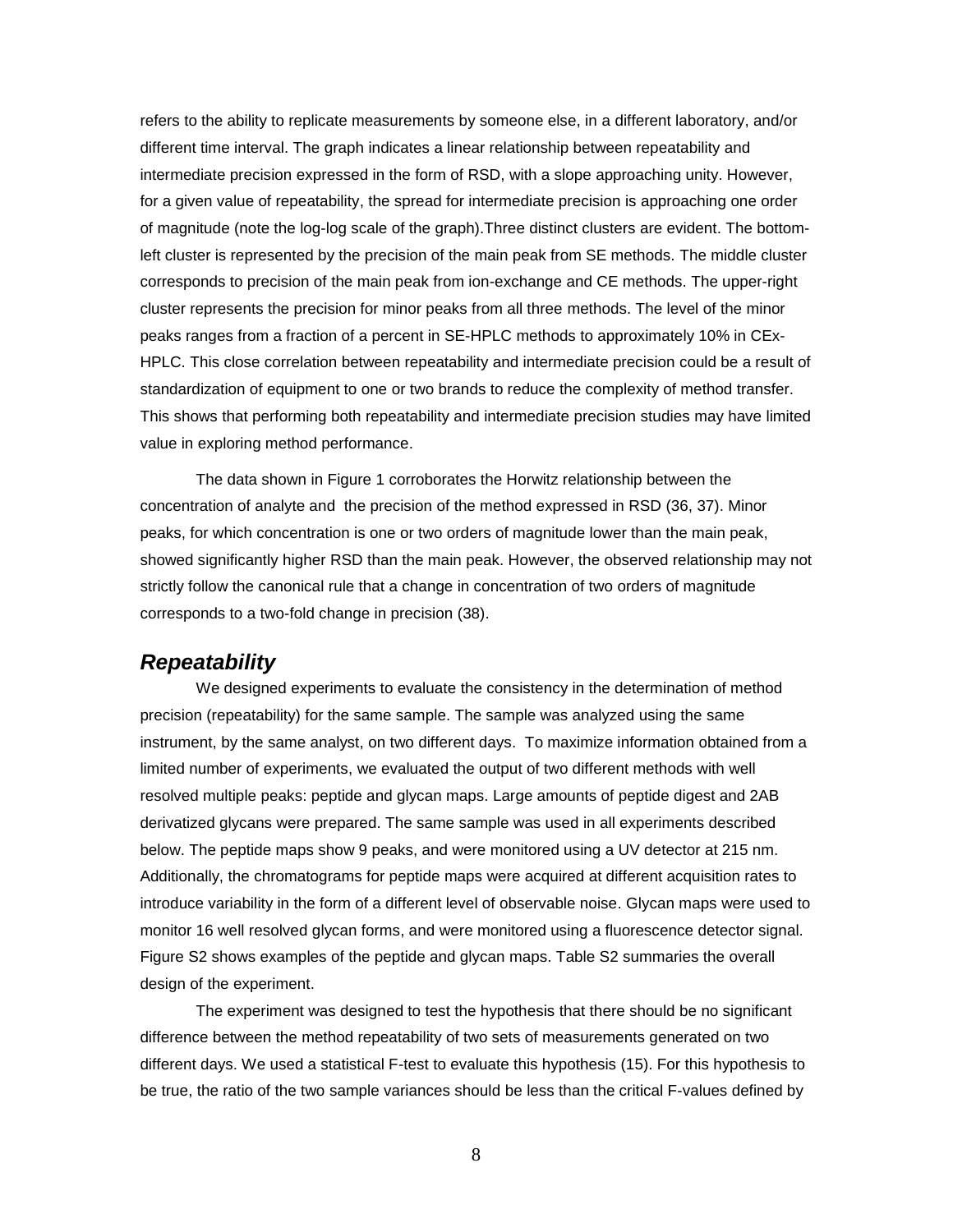two values of degrees of freedom. The variance of purity measurements for individual peaks (analytes) of the peptide map was calculated from analysis of triplicate experimental runs on both days. For the peptide map, the degrees of freedom for both the numerator and the denominator of 2 for the F-test resulted in an F-critical = 19.0 at a 95% confidence level. For glycan maps, the variance for individual peaks was calculated from 3 replicates on day 1 and 9 replicates on day 2, corresponding to degrees of freedom of 2 and 8, respectively. In this situation, F-critical will assume values of 4.5 and 19.4, respectively, depending on which value of variance was used as the denominator. The results of these experiments and the value of the calculated F-critical are shown in Table 1.

The results show that precision measurements for certain pairs of experiments were significantly different, and in 12% of cases (4 out of 27 for the peptide map and 1 out 16 for the glycan map) the ratio of variances exceeded the value of the corresponding F-critical at the 95% confidence level. It can be concluded that in certain situations a significant difference does exist between precision of purity for certain peaks (analytes) measured by the same method on two different days. 60% of F test results had the ratio of two variances greater than 3 in Group A and 36% of them had that ratio in Group B. 19% of the experiment results had the ratio of two variances greater than 10 in Group A and 25 % of them in Group B ( 21% overall). The F test was conducted based on limited sample sizes, and may have an imperfect statistical power. However, this is a practically significant indication that the assay variability for the same sample is not constant over multiple days, even when the assay is performed on the same instrument and by the same analyst. It appears that a significant variability of precision is an intrinsic property of chromatographic methods.

### *Examination of Noise in Chromatographic Systems*

Stimulated by the work of Hayashi and Matsuda on FUMI theory [\(22,](#page-22-12) [25\)](#page-22-13), which relates the stochastic properties of background noise to method precision, we turned our attention to chromatographic noise [\(39,](#page-23-8) [40\)](#page-23-9) with the intention of finding an explanation of these intriguing observations regarding precision, specifically, a significant variability in the determination of precision for individual analytes, and a close relationship between repeatability and intermediate precision. The FUMI theory requires parameterization of the Fourier transformed noise (power density spectrum) to compute the value of the noise parameters for the chromatographic measurements [\(22,](#page-22-12) [25\)](#page-22-13). However, the power density spectrum showed distinct regular features that made the spectrum difficult to parameterize per the Hayashi and Matsuda method. The complexity of the power spectrum can be attributed to the proprietary manipulation of the signal by hardware and software manufacturers.

Many commercial chromatographic software packages can extract and report information about the noise in different ways. The most popular are peak-to-peak noise and ASTM noise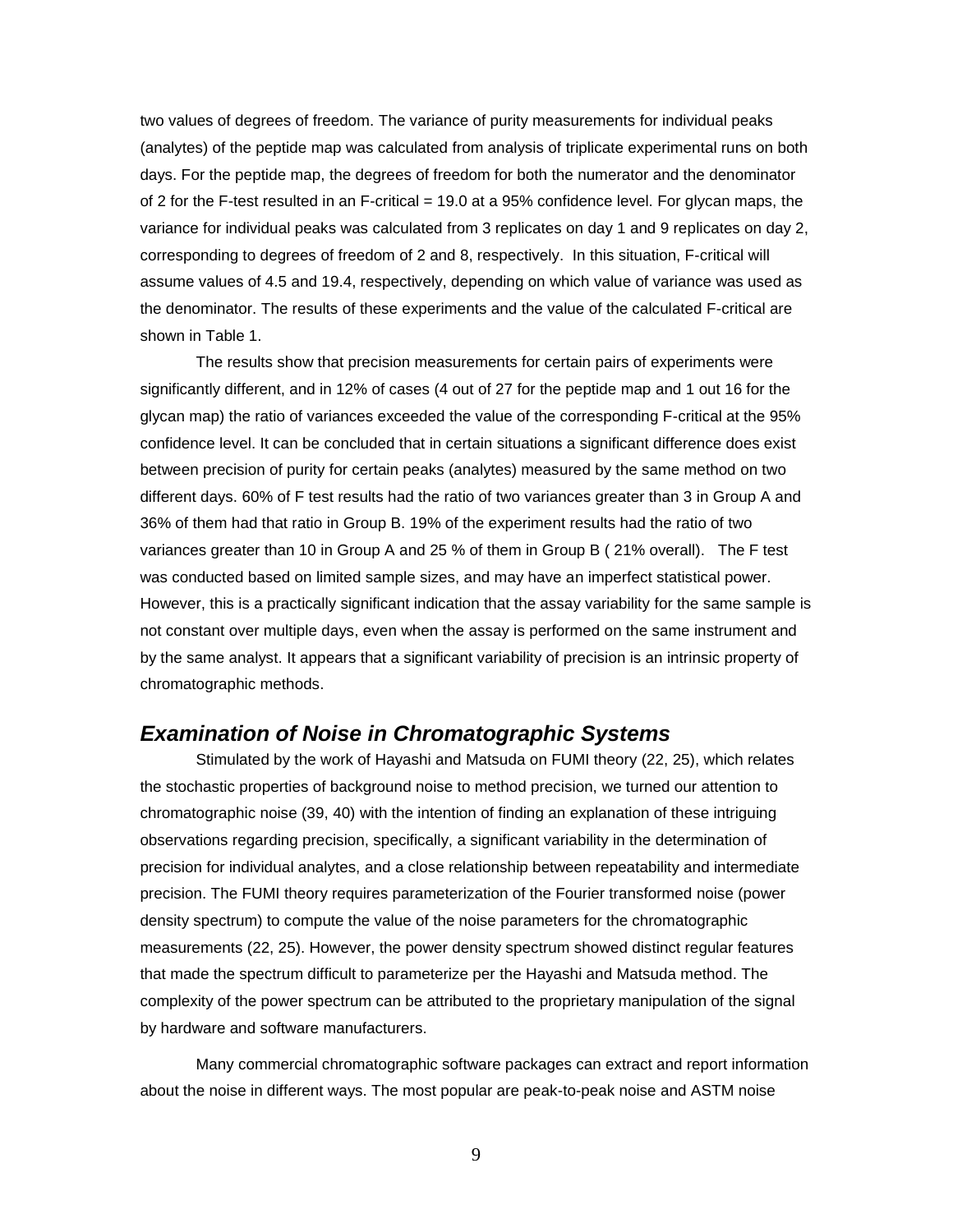(which is based on ASTM standard E 685-93) [\(41\)](#page-23-10). Peak-to-peak noise is a transient measure of the amplitude of the noise, while the ASTM standard provides an averaged value of the noise. Figure 2 shows the change of the amplitude of peak-to-peak and ASTM noise as a function of the acquisition rate, where the data was extracted uniformly from chromatograms of the peptide maps. The graph illustrates a linear increase of the observed noise with an increase of the acquisition rates in the range of 0.25 to 20 Hz. Parallel regression lines indicate a linear relationship between peak-to-peak noise and ASTM noise. A similar general relationship has been observed for more than 200 noise measurements extracted from a variety of chromatograms (data not shown). It appears that the reported peak-to-peak noise is roughly 1.3- 1.5 times larger than the ASTM noise, which is consistent with the definition of ASTM noise providing an "averaged" value of the noise instead of the "local" peak-to-peak noise that can be transiently overestimated.

## *Signal to Noise Ratio and Precision*

Inspired by Dolan's rule of thumb [\(42\)](#page-23-11),  $RSD \approx \frac{30}{S/N}$  $\approx \frac{50}{200}$ , we have explored the connection between method precision and the signal to noise (S/N ) ratio. Figure 3 shows the experimental affiliation (in log-log scale) between RSD of the methods and  $(S/N)^{-1}$  for more than 200 chromatographic peaks (from SE-HPLC, CEx-HPLC, peptide maps, and glycan maps). The graph shows that the decrease in S/N ratio results in the lower precision of the method (higher RSD). For the same S/N ratio, the spread in the precision approaches 3 orders of magnitude, indicating that factors other than S/N ratio significantly influence the precision of purity measurements.

## *Assessment of Precision for Purity Methods*

Previous experiments indicated that the S/N ratio is not a single factor influencing the precision of purity measurements, which steered us toward the development of a more comprehensive model of precision for purity measurements that takes into account multiple sources of potential error as well as other factors, described below.

Let us consider a chromatogram with two or more peaks, as represented in Figure S3A. The purity, relative abundance,  $(P_1)$  of the first analyte (component 1) will be expressed as a function of two independent variables  $R_1$  and  $A_1$  as follows:

$$
P_{\scriptscriptstyle 1} = \frac{A_{\scriptscriptstyle 1}}{R_{\scriptscriptstyle 1} + A_{\scriptscriptstyle 1}} \quad [4]
$$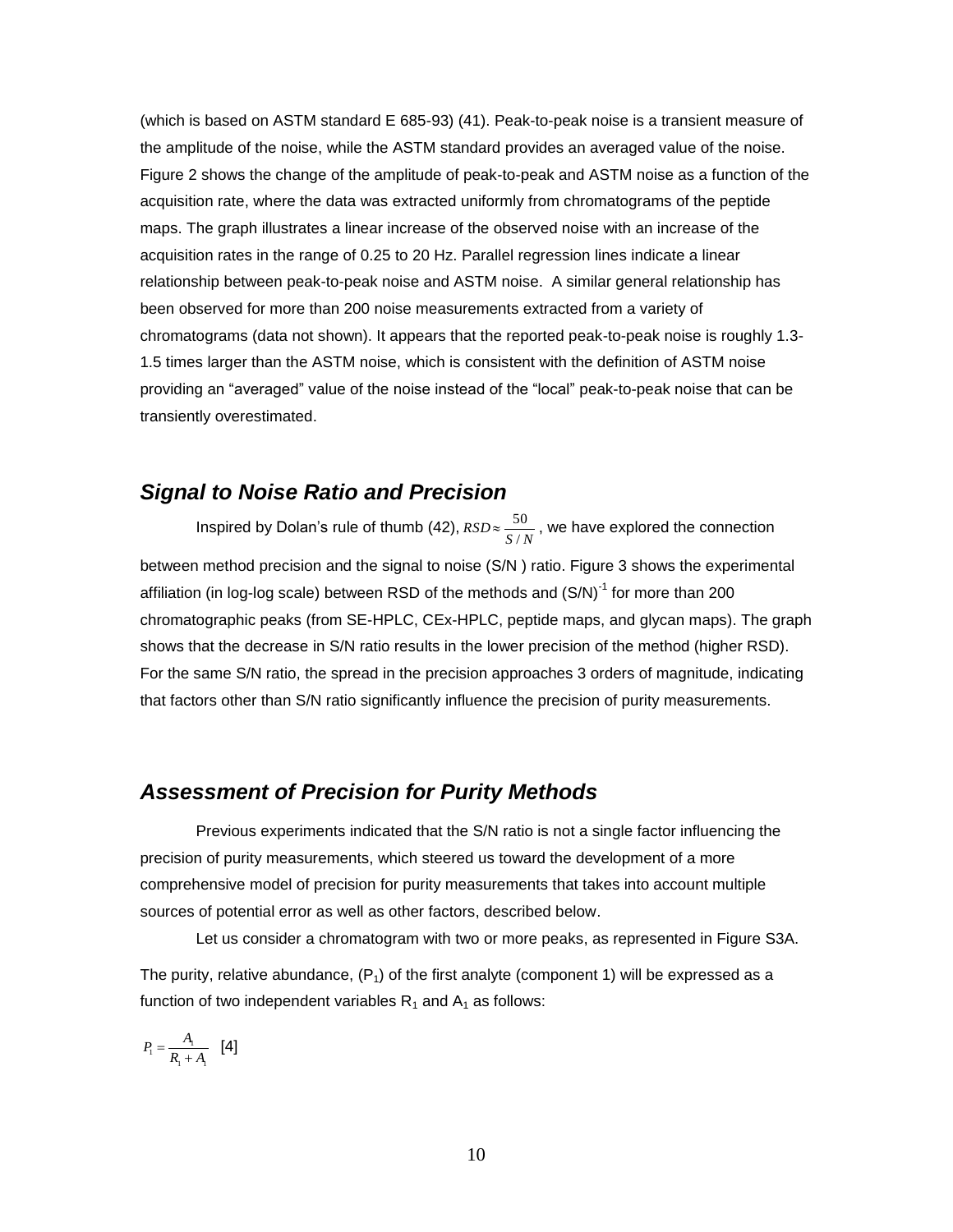where  $A_1$ , represents the area of the first component, and R1 represents the area under all other peaks on the chromatogram  $(R_1 = A_2 + A_3)$  in Fig. S3). Relative abundance of subsequent components can be expressed in an analogous way. The variance of  $P_1$  can be approximated by the following equation (detailed proof can be found in the supplemental material).

$$
V(P_1) \approx \frac{E(A_1)^2 V(R_1) + E(R_1)^2 V(A_1) + 3V(A_1)V(R_1)}{E(A_1 + R_1)^4}
$$
 [5]

where

 $E(A_1)$  = expected value for the area under peak 1 (A<sub>1</sub>),

 $E(R_1)$  = expected value for the area of all peaks except the peak of interest, A1,

 $E(A_1+R_1)$  = expected value for the total area expressed as  $A_1+R_1$ ,

 $V(A_1)$  = variance of  $A_1$ ,

 $V(R_1)$  = variance of R<sub>1</sub>.

Expected value can be derived through statistical analysis of measured area under the peak and can be approximated by averaging values of this random variable. The value accounts for errors associated with the measurement.

If the  $A_1$  area is very small (A1<<R1), typically order of magnitude smaller than  $R_1$  (equivalent to  $A_1$  less than 10 % of the total area), the above equation can be simplified.

$$
V(P_1) \approx \frac{V(A_1)}{E(R_1)^2} \quad [6]
$$

Equations 5 and 6 show that the variance of purity depends on variances and expectation values for the peak area of analytes, where both statistics behave in an uncorrelated manner. This indicates that the *precision* of purity will be influenced by the absolute amount of the injected analyte.

The expected values of  $A_1, B_1,$  and  $A_1 + B_1$  can be approximated by computing averaged values. Therefore, it is critical to assess variances for  $A_1$  and  $R_1$ . In our model, all peaks are well resolved, and can be treated as independent variables. Therefore, the variance of  $R_1$ , can be expressed as the sum of variance of individual peaks.

$$
V(R_1) = V(A_2) + V(A_3) + \dots
$$
 [7].

The true area under each individual peak can be expressed as the area of the theoretical peak and a series of independent errors impacting the measurements. We are assuming that samples are analyzed without the introduction of preparation errors (e.g., dilution error)

 $A_{\rm l} = A_{\rm l}^0 + E_{\rm Inj.} + E_{\rm Integration} + E_{\rm Noise}$  [8]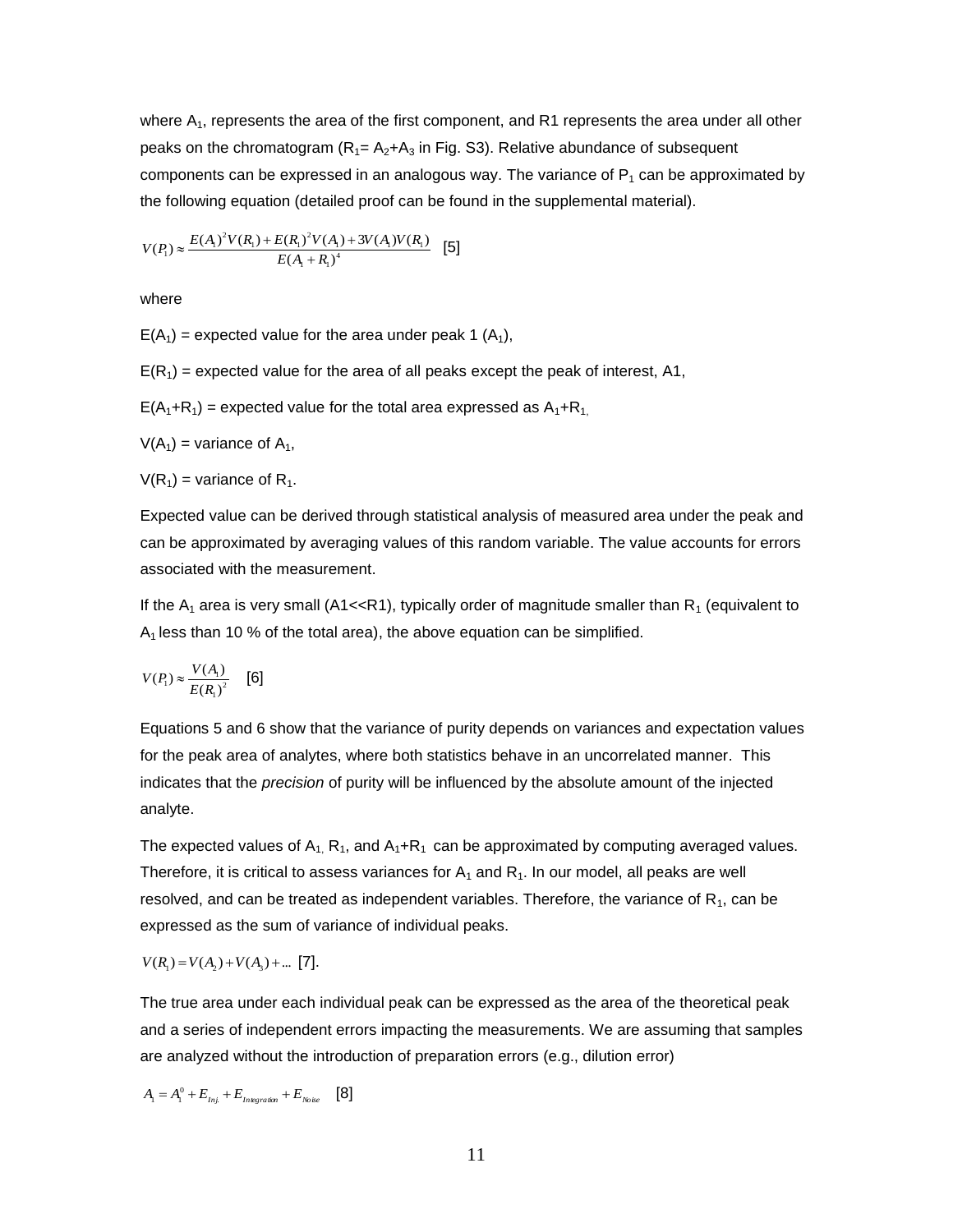where:

 $A_{\rm l}^0$  = Theoretical area under the peak (constant for the given sample, and does not account for any errors)

 $E_{\mathit{Inj.}}$  = Error of injection influencing the peak area

 $E_{\textit{Integration}}$  = Error of numerical peak integration

 $E_{\scriptsize{Noise}}$ = Error of peak integration influenced by baseline noise

Therefore, assuming that all the components are independent

 $V(A_1) = V(Inj.) + V(Integrating) + V(Noise)$  [9]

Injection error  $(E_{\text{Inj.}})$  is typically expressed in the form of RSD by the instrument makers, and is generally listed in the instrument specification table. Therefore, the variance of injection can be expressed by the following equation

 $V(Inj.) = (A_1^0)^2 \times (RSD_{Instr.})^2$  [10]

where *RSDInstr*. = Instrument precision (injection precision) taken from the instrument specifications.

The error of peak integration is related to the numerical integration of the area under the peak, and constitutes a broad family of algorithms for calculating the numerical value of a definite integral. A large class of integration algorithms can be derived by constructing interpolating functions. The simplest method of this type is to let the interpolating function be a constant function within the integration subinterval, and is called the *midpoint rule* or *rectangle rule* [\(43\)](#page-23-12). Assuming that the shape of the chromatographic peaks is described by a Gaussian function, the error of integration, using the rectangular rules (Fig.S3B), can be expressed by the following equation [\(43\)](#page-23-12).

$$
V(Integrating) = V\left[\frac{w^2}{2n} \max f'(t)\right] = \frac{\left[\max f'(t)\right]^2}{4Hz^2} V(w) \quad [11]
$$

Where  $w =$  width of the integration domain (peak width at the base in sec)

 $V(w)$  = variance of the integration domain, which must be known or experimentally determined N= number of points across the integration domain of peak 1 (Fig. S3A), which can be expressed as n= w*ν*

*Ν*= frequency of acquisition (points /sec)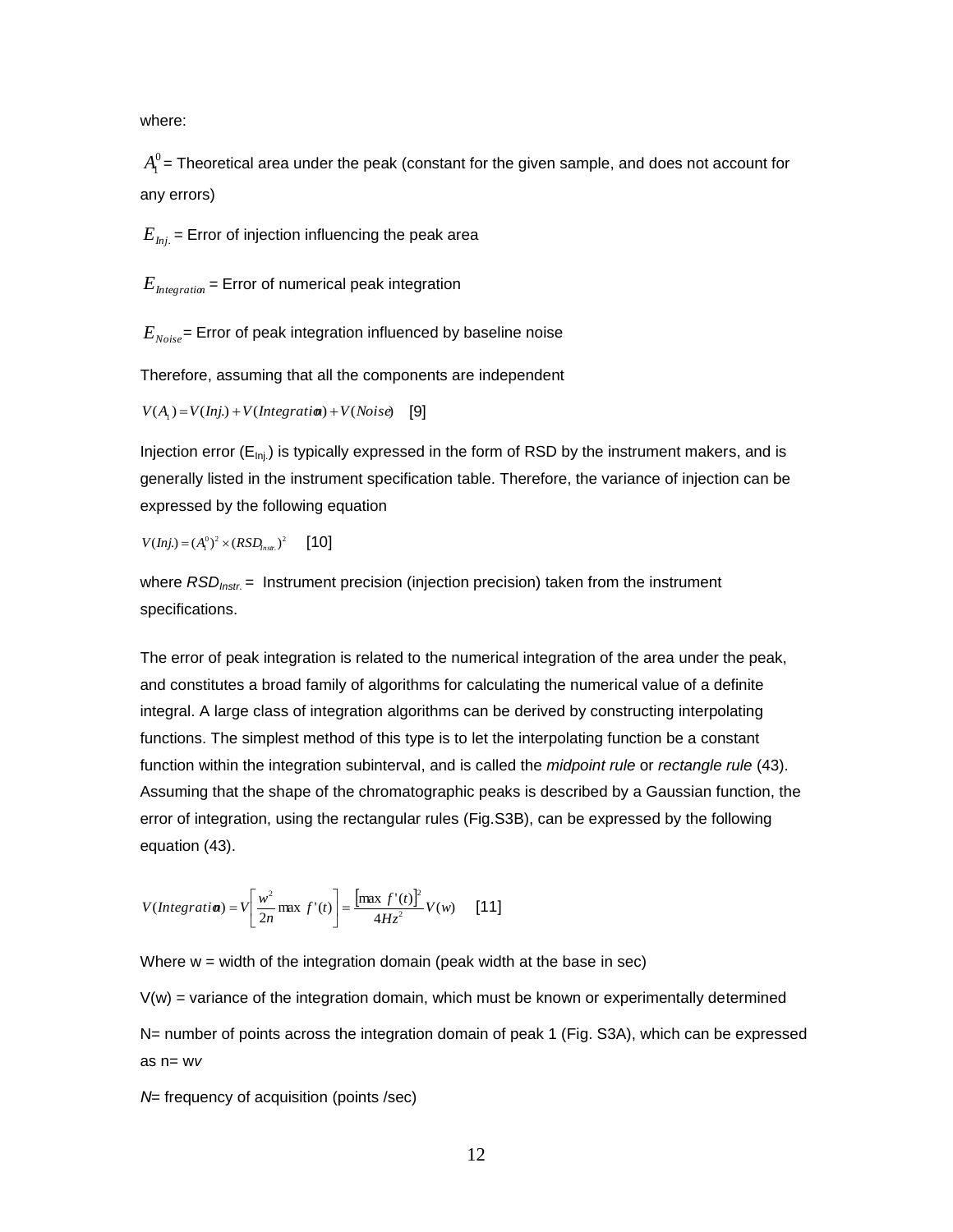$t =$  time

*max f'(t)* - maximal value of the first derivative of the function describing the peak shape. We assume that peaks are described by Gaussian functions, for which *maximal value of the first derivative* is at the deflection point one σ from the apex; therefore

$$
\max f'(t) = \frac{A_1^0 e^{-1/2}}{\pi \sigma^2} \qquad [12]
$$

where  $A_{\rm l}^0$  = described earlier as theoretical area under peak 1 (constant for the given sample) σ= dispersion (standard deviation) of the Gaussian distribution expressed in the units of time domain.

Therefore, the variance of the numeric integration can be expressed as:

$$
V(Integrating) = \left[\frac{A_1^0 e^{-1/2}}{2\nu\pi\sigma^2}\right]^2 \times V(w) \qquad [13]
$$

Different instrument makers may use different algorithms, but application of the rectangular rules most likely will approximate the upper bound of the numerical integration variance.

The third component contributing to the error in determination of the peak area is the noise of the system. Noise is a low-level high frequency signal, and has the property that when it is integrated over a longer period of time, it averages to zero. Therefore, assuming that the baseline of integration is accurately determined, the contribution of the noise to peak area can be considered negligible. However, noise can interfere with accurate determination of the baseline, which can lead to a significant variability in the measured peak area, as illustrated in Figure S3C. The same peak of the analyte can be integrated differently, depending on the "position" of the noise vs. the signal. Introduced integration bias can be defined as extra area added or subtracted to the theoretical area of the peak, depending on the (arbitrary) established baseline. The maximum area added or subtracted is a rectangle that can be defined as w×N, where N represents the amplitude of the noise, and w represents the width of the integration domain. Based on hypothesis that the major contribution to noise is given by the photon counting in the detector [\(44\)](#page-23-13), we assume a Poisson distribution of the noise, which has a unique property that the numerical value of variance is equal to the expected value.

#### Therefore,

 $E(W)^2 E(N) + E(N)^2 V(w) + V(w) E(N)$  $V(Noise) = V(wN) = E(w)^{2}V(N) + E(N)^{2}V(w) + V(w)V(N) =$  [14]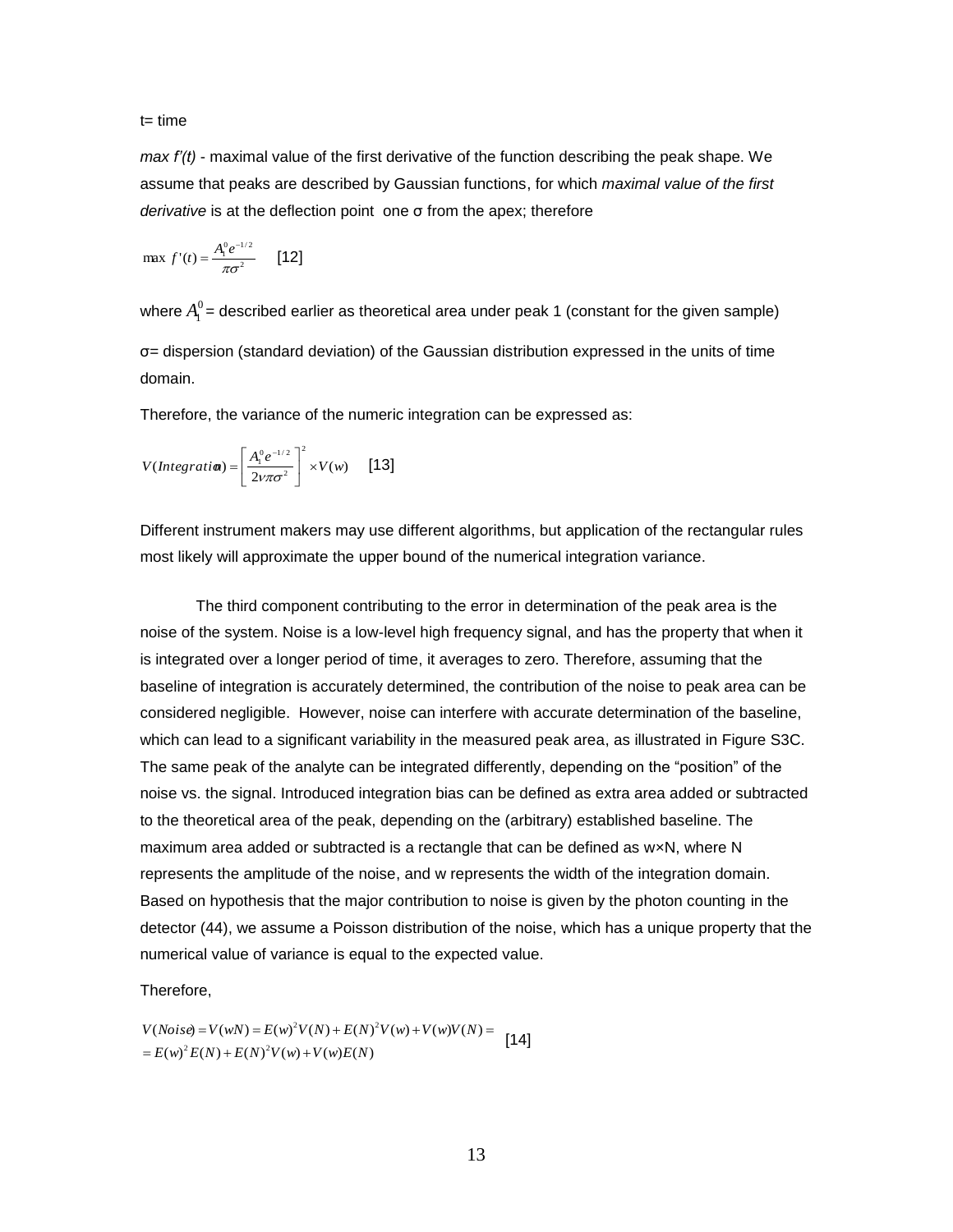Typically, V(w) is significantly smaller than the expected value E(w); therefore, the second and third term in the above equation will be much smaller than the first term, and can be omitted, as follows:

$$
V(Noise) \approx E(w)^2 E(N) \quad [15]
$$

Combining together [10], [13], and [15], the maximal value of variance of each individual peak can be expressed by the following equation

$$
V(A_1) \approx \left(A_1^0 RSD\right)^2 + \left(\frac{A_1^0 e^{-1/2}}{2v\pi\sigma^2}\right)^2 V(w) + E(w)^2 E(N) \quad [16]
$$

We do not know the exact value of  $A^0_{\text{l}}$  , but it can be approximated with the averaged value of  $\mathsf{A}_{\text{1}}$ . Similarly, expected value of noise,  $E(N)$ , can be approximated with the averaged value of ASTM noise. The value of dispersion of chromatographic Gaussian peaks (σ) can be approximated from the average of peak width at the half height by using the following relationship:  $σ = w/2.355(45)$  $σ = w/2.355(45)$ . Now, to compute the variance of the purity determination, we will need to return to equations 5 and 7, and substitute in their values obtained from equation 16. In the special cases of small minor peaks (<10%), equations 6 and 7 can be used. Virtually all of the information that is needed to calculate the precision of purity measurements can be extracted from the current chromatogram; therefore, we call the developed concept a model of Uncertainty Based on Current Information (UBCI).

We applied the UBCI model to calculate the maximum imprecision of purity measurements for individual peaks in our methods: glycan and peptide maps. Glycan and peptide maps were chosen because they show well resolved peaks with wide ranges of intensity and peak width, which allows for quick evaluation of the model. In the case of peptide and glycan maps the term purity refers to relative abundance of the particular peptide or glycan. As stated previously, peptide maps were monitored using a UV detector, while for glycan maps, we used a fluorescence signal. To introduce additional variability in the form of a different level of observable noise, we collected chromatograms at different acquisition rates. Table S3, part A, summarizes the design of the experiment.

All measurements were performed in replicates, creating an opportunity to calculate the precision using traditional statistical methodology, and the prediction of maximal uncertainty using the UBCI model.

First we calculated the variance of area under each individual peak using equation 16, which requires knowledge of the following variables: peak area, peak width at the base (width of integration domain), peak width at the half height, the level of baseline noise, the acquisition rate, and the precision of injection for the HPLC instrument.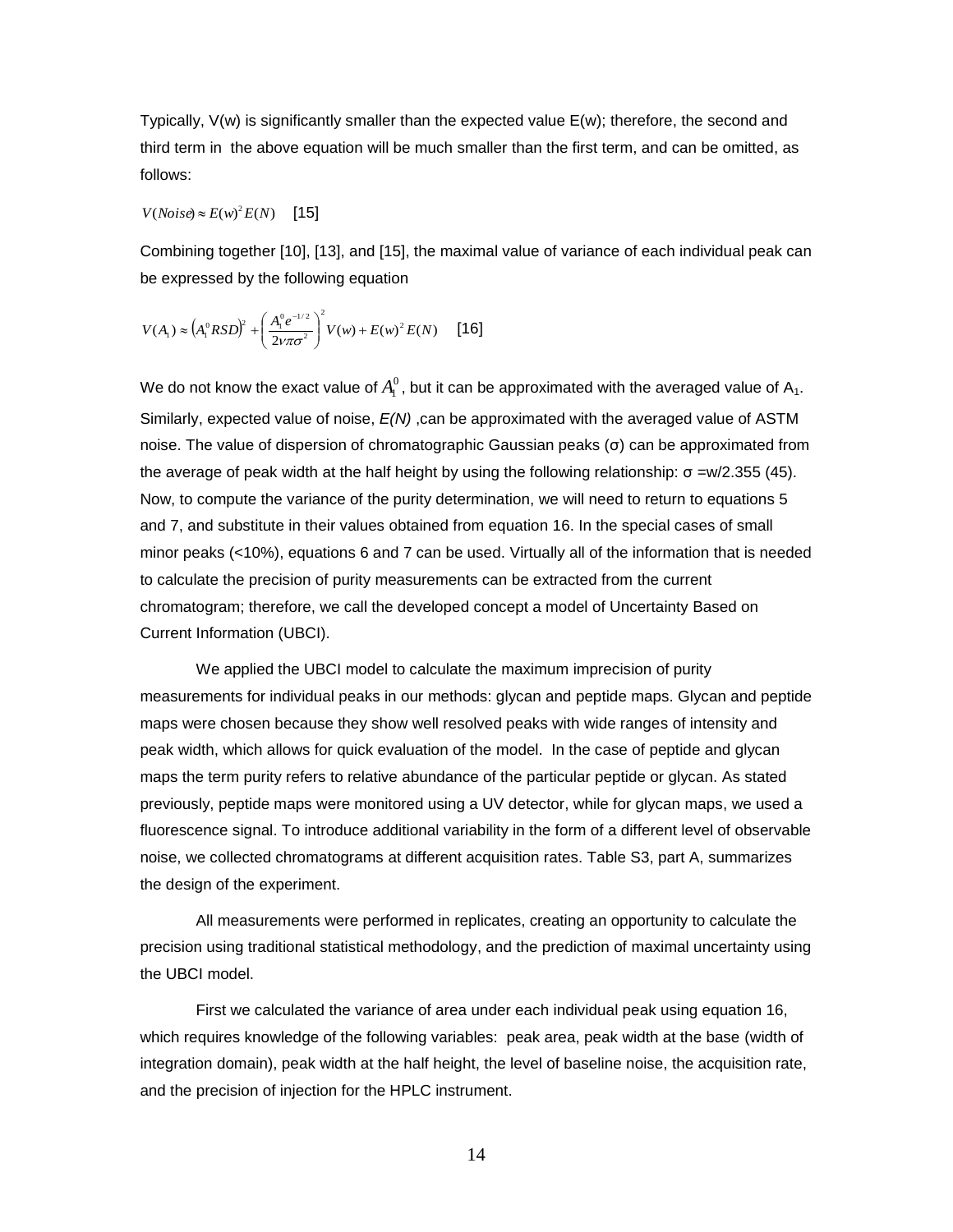Replicate analyses were used to calculate the variance of the integration domain (peak width at the base). The variability of the integration domain expressed in the form of RSD showed a characteristic distribution (Fig. 4). Data indicates that in 50% of the scenarios the RSD of the integration domain is less than 1%; in 75% of the scenarios, RSD of the integration domain is within 3%.

The expected values of all variables were approximated from averages. We used ASTM noise provided by the Agilent ChemStation software to approximate the amplitude of the noise. The acquisition rate was extracted from software settings embedded into the data files. The injection volumes exceeded 5 µl in all experiments; therefore, the imprecision of such injections should not exceed 0.5% RSD, based on the HPLC specifications [\(46\)](#page-23-15). In the next step we used equation 7 to calculate the variance of complementing peaks (sum of all peaks except peak of interest) on the chromatogram, and finally we used equation 5 to calculate the variance of the purity measurements for each individual peak.

A total of 104 calculations and predications were conducted. The observed variance for these measurements vs. predicted uncertainty in the form of variance is shown in Figure 5. The results show that in all but a few cases, the observed variance did not exceed the predicted maximal variance, which is visualized by the fact that virtually all points fall below the line with a slope equal to one. The two points farthest away from the origin (Fig. 5) are associated with the variance of peak 9 in the peptide map. The peak was integrated very broadly (peak width at the base exceeded 20 times peak dispersion), and in one case, (farthest point) variability of the integration domain was approaching 40%. These results indicate that the uncertainty of purity measurements can be controlled by integrating in a consistent manner and minimizing the width of the integration domain [\(47,](#page-23-16) [48\)](#page-23-17).

In addition to the model system of peptide and glycan maps, we applied the UBCI model to size exclusion and ion exchange chromatographic separations. We applied this analysis to the well resolved peaks. In the case of CEx -HPLC, as exemplified in Figure S1, we omitted computing precision for the basic peaks that are small and poorly resolved. Six different protein products were evaluated, including mAbs and fusion proteins. A total of 101 predictions of precision were computed. The design of these experiments is summarized in Table S3 (part B). When plotted as observed vs. predicted variances, the graph looks similar to the results presented in Figure 5 (data not shown), which demonstrates the general utility of the UBCI model.

An alternative representation of all results (SE-HPLC, CEx-HPLC, peptide and glycan maps) is presented in the form of the distribution of the ratio of the predicted variance vs. measured (observed) variance. A total of 205 points were analyzed. The ratio represents the measurement of the agreement between the predicted and measured uncertainty. Figure 6 shows the frequency of the ratio for peptide and glycan maps, SE-HPLC and CEx-HPLC, and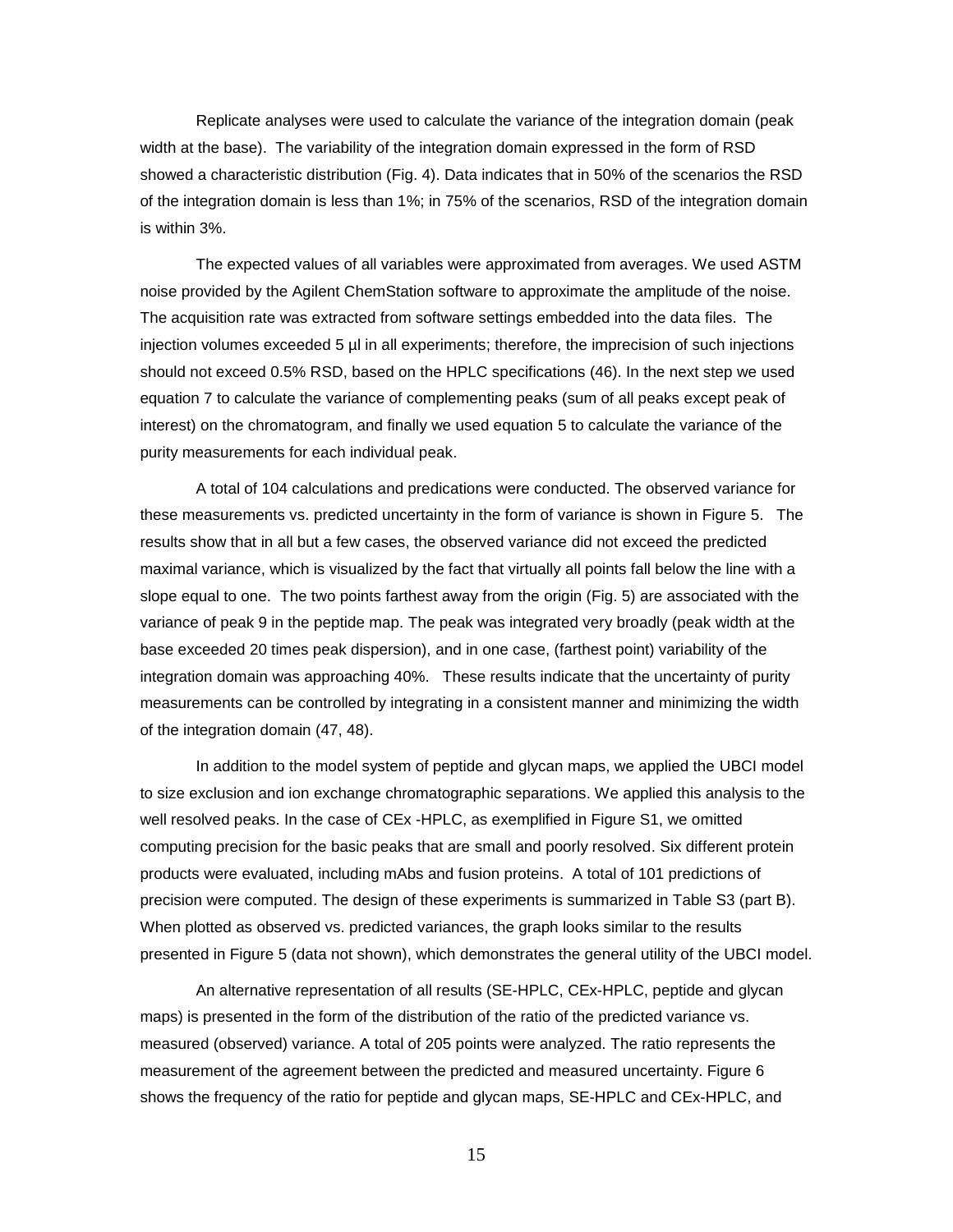overall distributions, respectively. All three distributions look very similar. The result shows that frequently (approximately in 50% of cases), the observed variance of purity measurements is less that 1/10 of the predicted variance. Larger ratios are less frequent, creating a characteristic stochastic distribution. This is related to the fact that a small number of replicates (typically triplicates) are used to calculate sample variance, which on some occasions may be significantly different from the population variance [\(15\)](#page-22-4).

The results shows that the UBCI model can successfully predict the precision (in the form of variance) of the results based on the information imbedded in chromatograms. The estimate of precision corresponds to the uncertainty under the most unfavorable conditions, including the highest variability of injection, maximal numeric integration error, most plausible variability of the peak width, and most unfavorable contribution of the noise to the error of peak integration. The model offers a dynamic live assessment of precision under the current conditions (consumables, hardware configuration, and software settings) of the method.

## **Specificity**

After successfully addressing method precision dynamically, we turned our attention to the six remaining performance characteristics (specificity, linearity, range, accuracy, DL and QL) to determine whether they can be addressed based on the current chromatographic information. The specificity of analytical methods is typically assessed by examining system interference with the detection and quantification of analytes. Part of this evaluation is the determination of protein recovery using equation 1 (see Materials and Methods) [\(29,](#page-23-0) [30\)](#page-23-1). With such an approach, the specificity of the method can be assessed real-time in every assay, and reflects dynamically the change in status of consumables (columns and mobile phases) and hardware. The use of the equation requires the knowledge of the extinction coefficient for the protein, which can be calculated from its amino acid composition [\(31\)](#page-23-2) or determined experimentally. The extinction coefficient can be considered constant for a given protein. Therefore, fluctuation of the area under the peak from the system suitability reference material can be a good reflection of protein recovery. Figure 7A shows an example of trending for the total area using a chromatogram for the SE-HPLC method.

It should be noted that the extinction coefficient of a protein may change as the function of pH [\(29,](#page-23-0) [49\)](#page-23-18). Therefore, direct comparison of the recovery in the neutral pH size exclusion method with the recovery in an acidic reversed-phase separation may not be valid due to differences in the operating pHs of the methods. The difference may not necessarily reflect the discrepancy in recovery, but rather shows pH dependent changes of spectroscopic properties of the protein.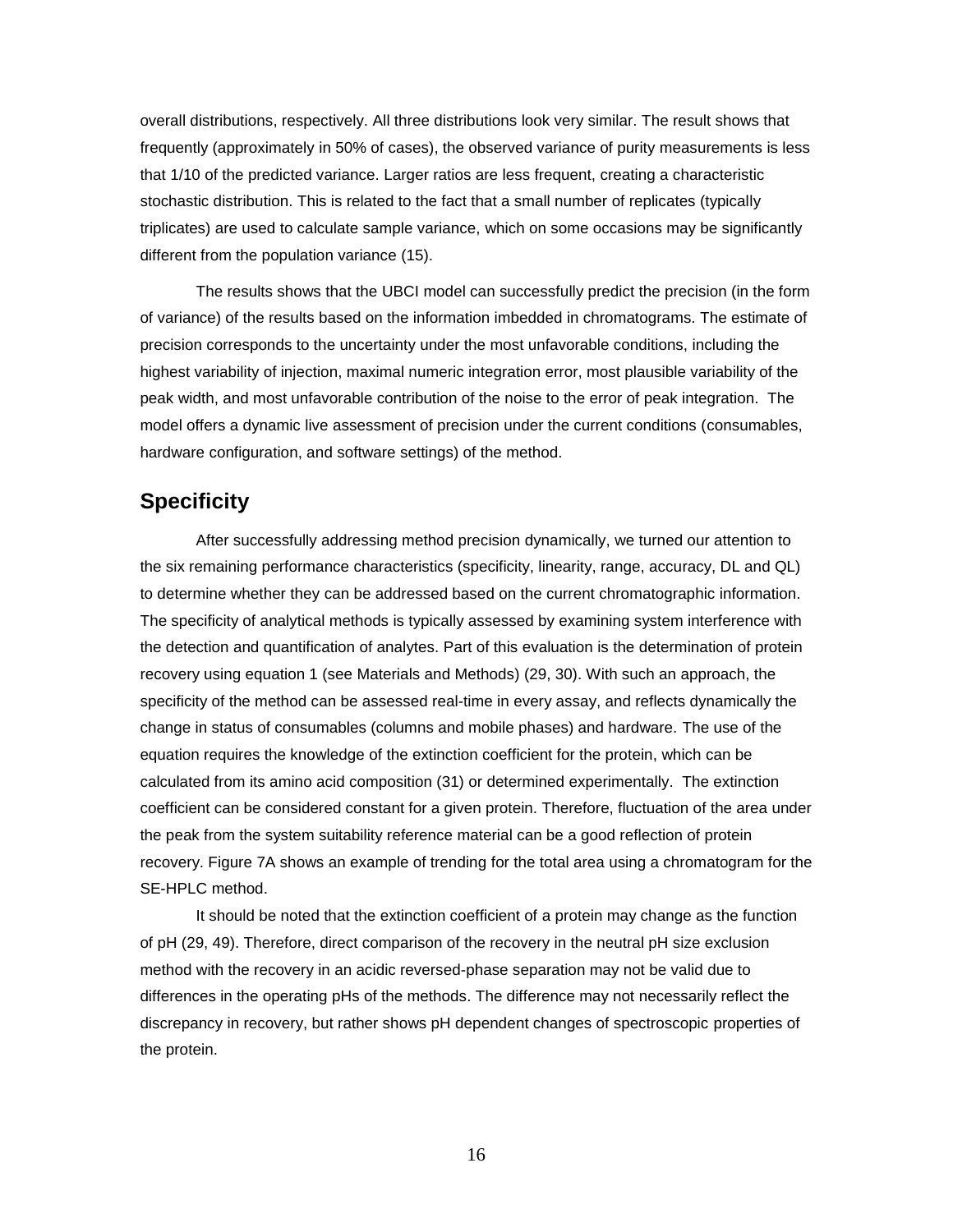### **Accuracy Assessment of Purity Methods for Biopharmaceuticals**

The determination of accuracy for protein purity methods presents significant challenges. Since it is difficult to establish orthogonal methods for proteins to measure the same quality attribute, it is hard to assess the truthfulness of the accuracy measurements. For example, although SE-HPLC results can be verified by analytical ultra centrifugation (AUC) techniques these techniques are based on very different first principles, and may not provide comparable results [\(50,](#page-24-0) [51\)](#page-24-1). Therefore, in most cases, the accuracy of purity methods for proteins is inferred when other performance characteristics meet expectations, which is consistent with the principles of ICH Q2R1 [\(6\)](#page-22-1).

Alternatively, accuracy can be assessed by examining the results of purity calculations for the reference material used to test system suitability. By convention, the reference standard is well-characterized material, for which true values of quality attributes have been established through a very detailed characterization. Therefore, the ability to recover these true values during system suitability injections can be considered as a means for determination of the accuracy of the method. Figure 7B shows an example of trending accuracy for a SE method over several months. Such expression of accuracy allows for its live assessment.

$$
Accuracy = \frac{P^{ss}}{P^{RS}} 100\% \quad [17]
$$

Where P<sup>SS</sup>= % purity for individual analyte obtained during system suitability P<sup>RS</sup>= % purity for individual analyte obtained during reference standard characterization

## **Linearity and Range of Major and Minor Species**

Linearity and range are typically assessed in a complex experiment demonstrating a linear change of peak area with analyte concentration. Such experiments can be considered as re-examinations of the Beer-Lambert law for the particular hardware configuration. Different amounts of mAb were analyzed by the SE method ranging from 70 μg to 1200 μg. The separation was monitored by a UV detector at 280 nm, with the linear absorbance range of 2 AU (per detector specifications [\(52\)](#page-24-2)). Peak height and peak area were plotted against the total amount of protein loaded. The resulting graph is show in Figure 8. As seen from the graph, the method comes close to the upper limit of the linear range at the protein load of approximately 300-400 μg as monitored by the peak height. At that load, the height for the main peak approaches the upper specification limit of the detector, and then levels off. However, the loss of linearity is not very apparent from the trace of peak area vs. load. This is due to increased peak width with larger amount of injection, causing column and detector saturation. This indicates that plotting peak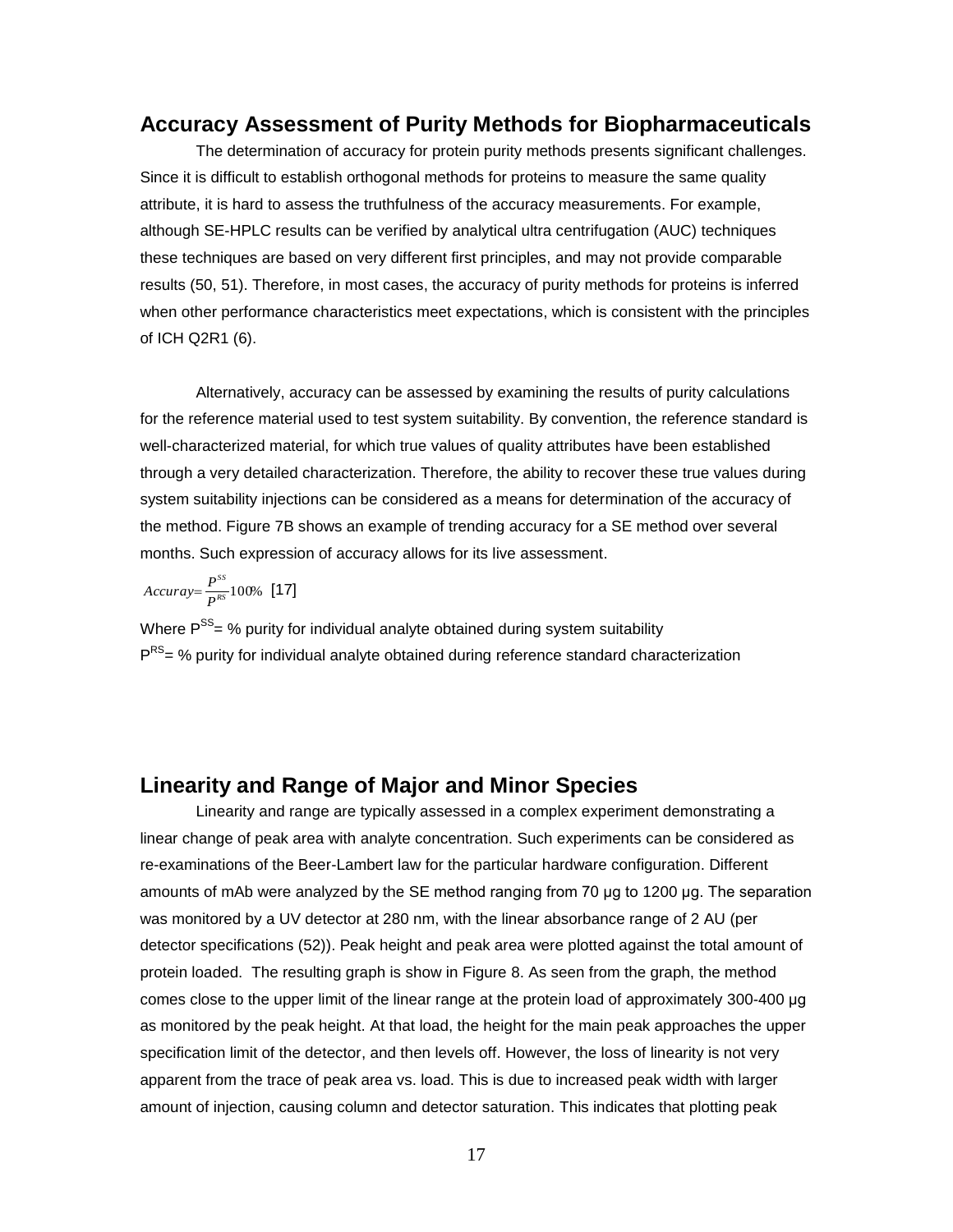height vs. load is enhancing the assessment of method linearity, and suggests that the method linearity could be inferred if the tallest analyte peak is within the working range of the currently used detector. The peak of the dimer (minor peak) showed linear behavior with respect to the height and area over the entire range of 70-1200 μg of total protein load (data not shown). A similar behavior was observed for other mAbs analyzed by different methods at different wavelengths (220 and 280nm). In this context, the detector's specification limit could be considered as the upper limit of the range, while detection limit (DL) expressed in mAU can be considered as the lower limit of the range of the method. Both of these characteristics, linearity and range, can be assessed real-time for every hardware configuration and light source.

### *Detection and Quantification Limits*

Practical use of the Detection Limit (DL) is related to the decision whether to integrate or disregard the peak on the chromatogram, and is very closely related to the evaluation of the S/N ratio. ICH guideline Q2R1 defines the DL as the minimum level of analyte which can be readily detected [\(6\)](#page-22-1). For chromatographic methods, a signal to noise ratio of 3 is generally considered acceptable for estimating the detection limit. This approach is straightforward and allows for dynamic assessment of DL for each individual chromatogram based on the extracted information about the amplitude level of the noise.

Assessment of quantification limit (QL) is required for most analytical methods developed to monitor minor species that are considered critical quality attributes for the product. ICH defines QL as the minimum level of analyte which can be quantified with acceptable accuracy and precision [\(6\)](#page-22-1). Practical use of QL is related to the decision on whether to report the results of tests. Here we present a challenging example of QL determination for the acidic peak separated by a CEx-HPLC method.

Initially, we used the most commonly practiced statistical approach to estimate the QL for the acidic peak resolved by cation exchange chromatography (Figure S1C). This approach is associated with the use of well known equations [\(6,](#page-22-1) [53\)](#page-24-3):

$$
QL = 10 \times \frac{SD}{S} [18]
$$

where  $SD =$  standard deviation of response,  $S =$  slope of calibration curve (sensitivity). The slope and SD were obtained from linear regression of the results from a blending experiment by plotting % of acidic peak vs. the recorded response as integrated area under the peak at 280nm (Fig. S4) . In all blending experiments, we preserved the total nominal load defined by the method (120 µg of total protein). The experiment was performed by mixing our reference standard containing approximately 5% of the acidic form with other material containing up to 50% of the acidic form.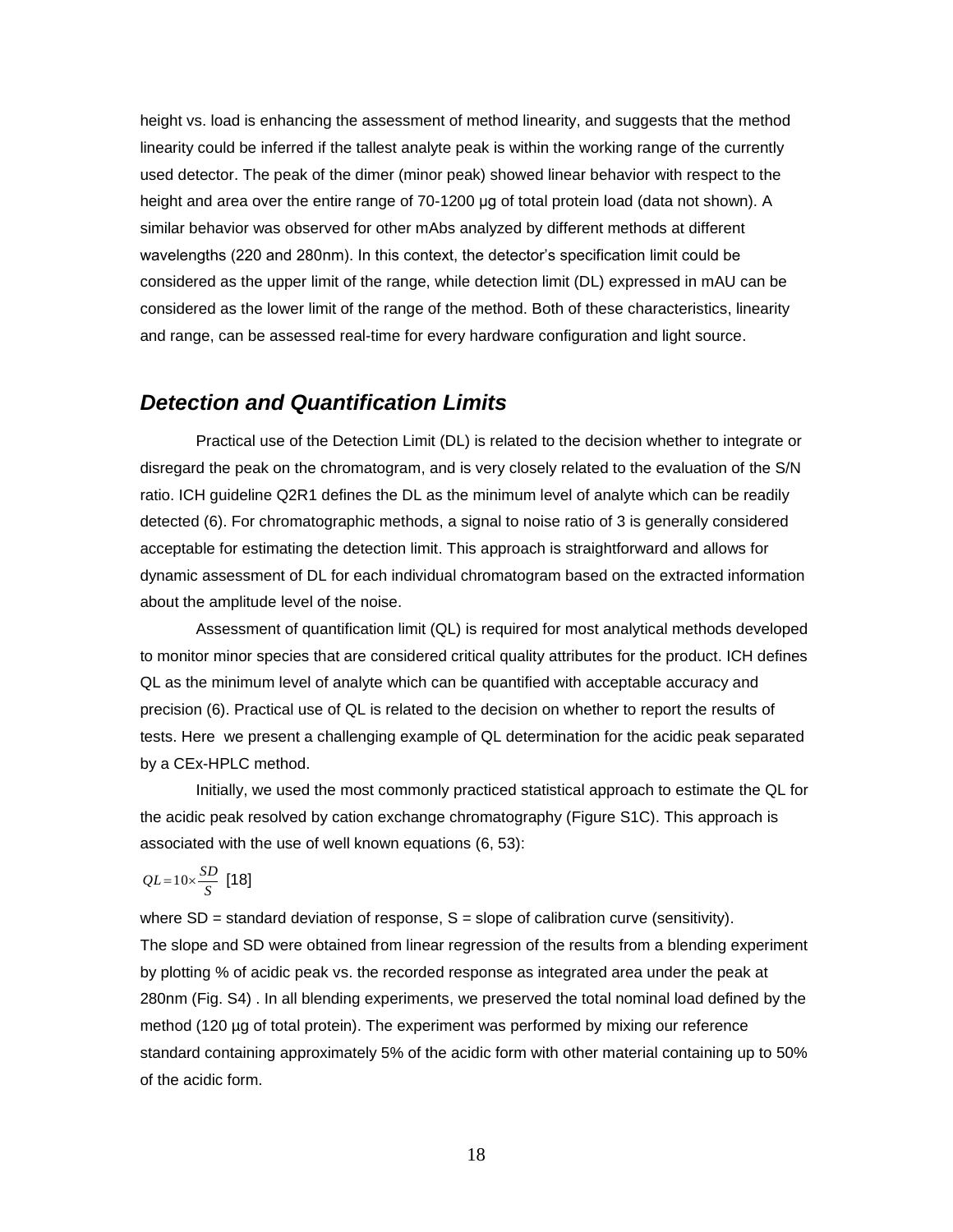The ICH guideline Q2R1 recommends using standard deviation of the regression line or y-intercept of the regression line. In this case, values of standard deviation for the regression line and y-intercepts were very different, and resulted in the computed QL of 4.7 and 2.8%, respectively (Table S4). Such large values seem to be "artificially" inflated (unrealistic), indicating that our method may not be able to quantify the level of acidic peak in the purified product. Therefore, we attempted to estimate the QL for the acidic peak based on S/N ratio, which previously showed a good agreement with canonical methods [\(32\)](#page-23-3).

$$
QL = 10 \times \frac{N}{S} \times P \quad [19]
$$

*where N* = peak-to-peak noise,  $S$  = acidic peak height,  $P$  = % purity of the peak.

Table S5 shows the results of three experiments performed at the nominal load for a product containing approximately 5% of the acidic form. The calculation based on S/N ratio yielded a QL of approximately 0.6%, which is almost one order of magnitude lower than the previous assessment. The new value of QL was consistent with the ICH designation of QL, which requires a S/N ratio of 10 in order to quantify the peak with confidence. The discrepancy in estimates could be related to the fact that the blending experiment was performed in the range significantly above the QL, and skewed the assessment of SD of the residual and y-intercept for the regression line. In many situations, it is extremely difficult (sometimes impossible) to obtain pure forms of protein variants, which limits the practical range of the blending experiments. Therefore, dynamic assessment of the QL based on the S/N ratio [\(32\)](#page-23-3) offers a quick and practical assessment of the QL for purity methods.

Using our UBCI model, we estimated the maximal imprecision of the measurement, assuming that the acidic peak was at the QL level, 0.6%. Also, we assumed that all parameters are the same as in the previous experiment (used to compute dynamic QL). The predicted variance of purity measurement was 0.0000156, which translates to 7.8% RSD. This is close to the anticipated 10% RSD for analytes at the QL level, assuming concentration homoscedasticity [\(23\)](#page-22-14). The homoscedasticity means that the measurement of variance is invariant of analyte concentration. Our model does not require such assumption and may provide more realistic assessment of maximal imprecision near the QL.

### **Practical Application of the UBCI Model**

We have applied all aspects of the UBCI model (current chromatographic information) to assess uncertainty of the generated results obtained by a single analytical test (expected values in all equations were substituted with the results of a single experiment) We compared these results with those from historical qualification. The historical qualification was based on ICH Q2R1, and required approximately 101 independent experiments/injections, while dynamic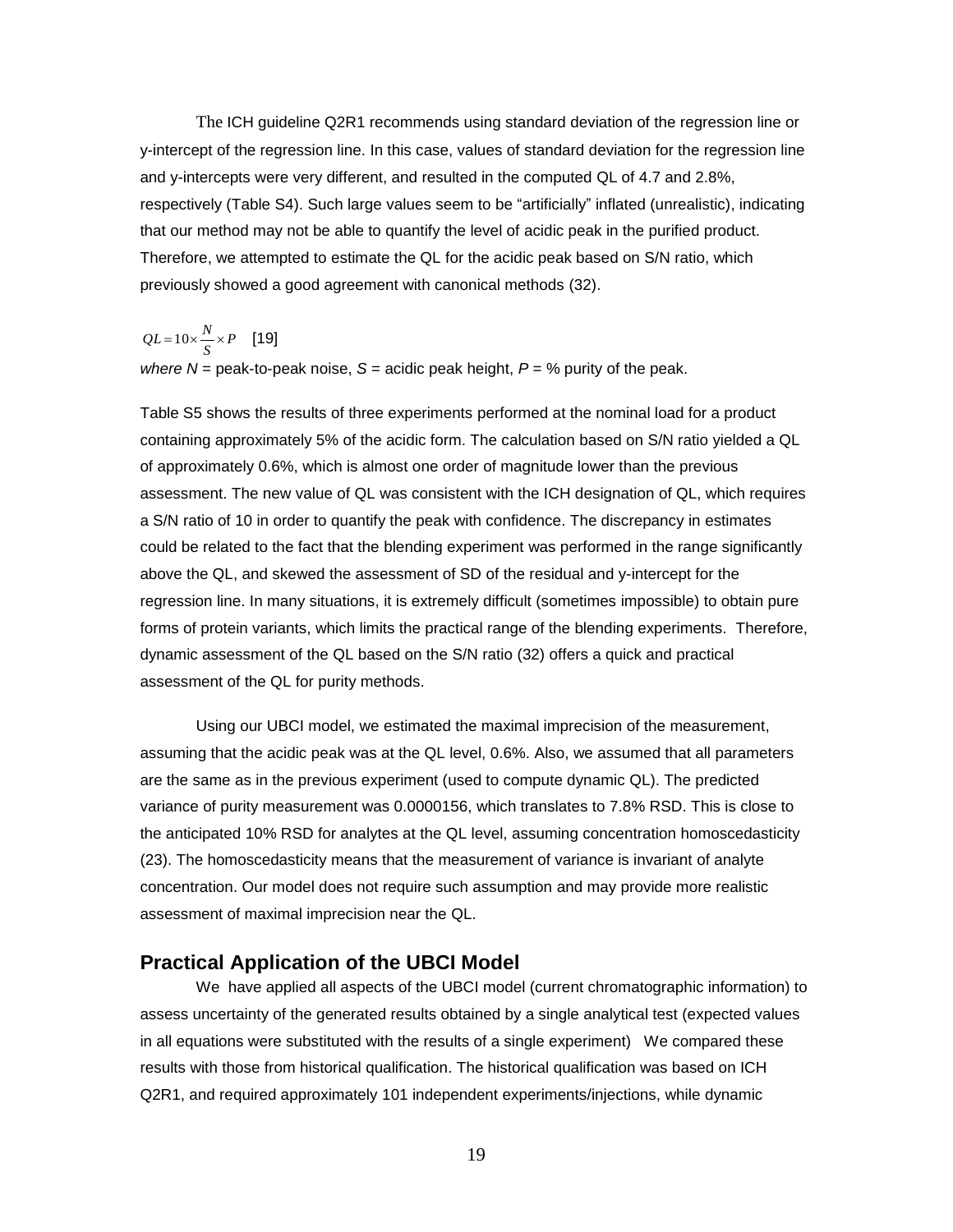assessment of performance is based on information extracted from a single chromatogram and the system suitability data accompanying the analysis. Figure S1A shows a SE chromatogram used to extract all the necessary information, which includes peak area, peak height, peak width at half height and at the base, ASTM noise, acquisition rate, and injection volume. 4 µl injection volumes were used to derive a 1% RSD of injection variability from the instrument specifications [\(46\)](#page-23-15). To assess the specificity, the chromatogram was compared to the blank chromatogram. Table 2 lists all these parameters and the resulting output of the expanded UBCI model. We compared the values of performance characteristics estimated from a single chromatogram with historical qualification data for the method in Table 3. The comparison shows that the UBCI model provides equivalent information about method performance.

### **DISCUSSION**

The ICH Q2 guideline requires that an analytical method be validated for commercial pharmaceutical and bio-pharmaceutical applications to demonstrate the method's suitability for product disposition and stability testing (if applicable). Frequently, validation is done only once in the method's lifetime. This is particularly of concern when the future testing is performed on an instrument with different technical characteristics, in different geographic locations, using different consumables, different analysts, etc. This concern is exacerbated by the requirement for modern pharmaceutical and bio-pharmaceutical companies to seek regulatory approval in multiple jurisdictions, where the instrumentation, consumables, and scientific staff experience may be very different than in the place where the drug was developed. These considerations raise questions about the value of the current format of the validation studies conducted by the industry. Moreover, it is not clear how the validation data obtained using existing methodologies should or even could be used toward the assessment of uncertainty of the future results.

To overcome this limitation, we have developed the comprehensive UBCI model. We have shown that UBCI can be successfully applied to assess all performance characteristics of purity methods. This assessment can be performed live based on the current information embedded in the chromatogram or electrophoregram of the tested sample and from the accompanying system suitability data. In Table 3 we compare the results of the live assessment of uncertainty with historical qualification results, which were generated on an equivalent instrument approximately a year prior to performing the test analysis. We showed that the performance assessment obtained using UBCI correlates well with the historical data acquired on one brand of instrumentation. The historical value of RSD for high molecular weight (HMW) specie (5.60 %) is notably lower than the predicted precision (16.57 %). This is related to the fact that UBCI model predicts the upper bound of precision, which could make the difference more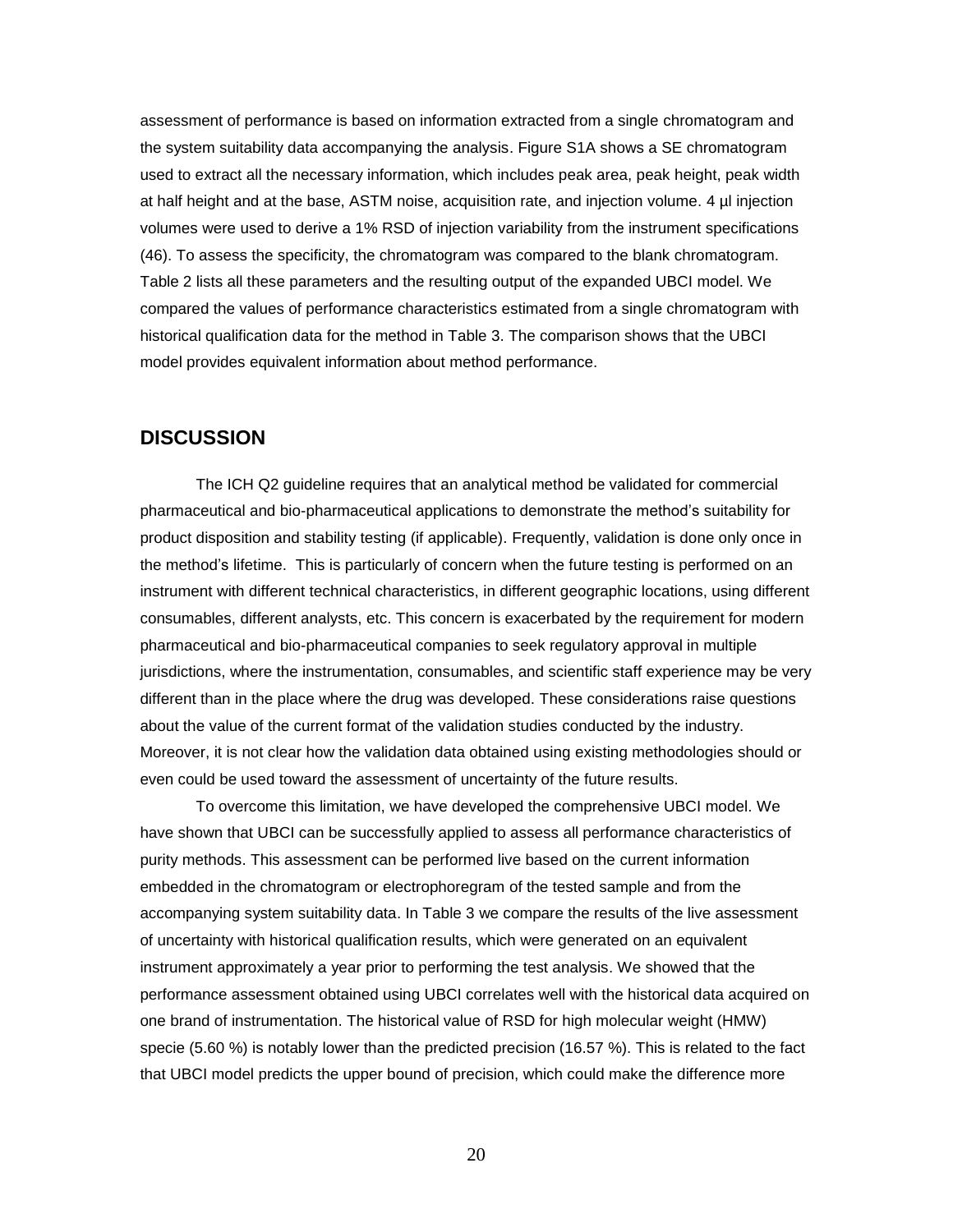apparent for small and broad peaks. Also, linearity, range, and accuracy were expressed differently than for the historical data.

This live assessment approximates the maximal uncertainty of the measurement associated with the actual conditions of analysis (test). The obtained precision corresponds to the uncertainty under the most unfavorable conditions, including the highest variability of injection, maximal numeric integration error, expected variability of the peak width, and the most unfavorable contribution of the noise. UBCI shows that the uncertainty of results is not only a function of the method (composition of the mobile phase, gradient, flow rate, temperature), but also is influenced by the hardware associated with the execution of the method (pump pulsation, detector range, status of the lamp, etc.), and the software settings used to acquire the output in the form of chromatograms. Information about these parameters can be extracted from individual chromatograms; therefore, the assessment of method performance characteristics (uncertainty) can be performed real-time, which can be considered as a 'live validation' associated with each individual test result. We demonstrated that the model is suitable for well-resolved peaks, and will require further refinement for poorly resolved, overlapping peaks (with resolution <1). We intend to continue our effort in this direction. Such refined model may have practical utility in improving the assessment of uncertainty of results generated by ion exchange methods, which typically display poorly resolved peaks.

The most essential aspect of assessing the uncertainty of purity measurements is the precision. In our model, the variance of purity measurements is a function of the reproducibility of the injector, numerical integration, and baseline noise, which is reflected in three terms, as shown in equation 16. Analysis of the equation offers multiple ways to minimize the variance of purity measurements. The first term of the equation can be minimized by selecting a HPLC instrument with low imprecision of injection. The second term of the equation can be zeroed if the variance of the integration domain is equal to zero, or can be minimized with the use of consistent integration practices. Additional factors minimizing the influence of the second term include a narrow peak width at half height (sharper peaks), and an optimal acquisition rate. A faster acquisition rate will minimize the contribution of this term but it will intensify the noise, which will increase the value of the next term. The influence of the third term can be minimized by decreasing the baseline noise and the width of the integration domain [\(48,](#page-23-17) [54\)](#page-24-4), which is an expression of the S/N ratio for Gaussian-shaped peaks. Overall, high fidelity HPLC, consistent integration practices, and a high S/N ratio can significantly increase the precision of purity measurements.

The UBCI model shows that the most probable variance of experiments is 1/10 of the variance predicted by the UBCI model, even when the measurements are conducted on the same instrument by the same analyst. This has been corroborated by the F-test experiment, which shows that in 21% of cases, the repeat of the experiment executed under the same conditions can differ by an order of magnitude or more. Therefore, one should use extreme caution in using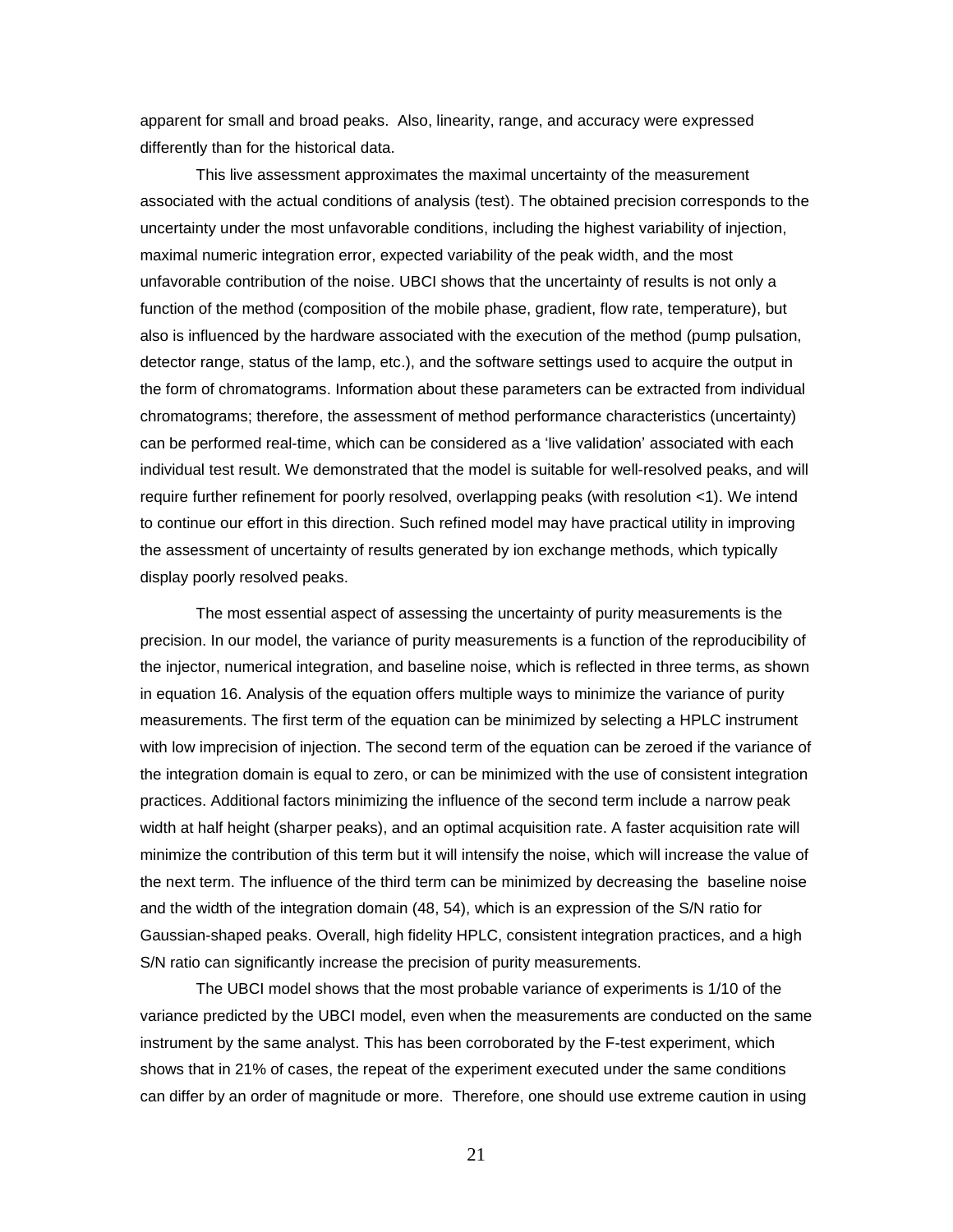precision as an acceptance criterion in studies involving method equivalency, technology transfer, etc. Additionally, this suggests that the value of precision obtained during method qualification or validation should be treated with a healthy dose of "skepticism" when assessing future uncertainty.

Laboratories that work in a GMP environment are required to produce extensive documentation to show that the method is suitable. Pharmaceutical and bio-pharmaceutical companies "religiously" adhere to these requirements, which inundates industry with an avalanche of validation work that has questionable value toward the future assessment of uncertainty. Our UBCI model of uncertainty provides an alternative that has the potential to reduce the work required to demonstrate method suitability and, in turn, provide greater assurance of the validity of the results from the specific analysis in real time.

Recently, the industry has begun adopting the concept of science based Quality by Design (QbD) to several aspects of the pharmaceutical lifecycle [\(55\)](#page-24-5). The basic concepts are described in ICH guidelines Q8, Q9 and Q10 [\(56-58\)](#page-24-6). Our methodology is consistent with the spirit of QbD. Perhaps the time is right for the industry to consider the use of a combination of sound science and reasonable risk assessment to change the current practice of the retrospective use of method validation to the new paradigm of live validation of purity methods based on the current information embedded in the chromatogram. While the proposed model may be contentious, as it challenges the way in which method qualification and validation have been traditionally performed, the model is worthy of consideration because it addresses some of the existing limitations of the current method qualification/validation paradigm.

#### **Acknowledgments**

The authors would like to thank Therese Martinez, Justin Kim, Adam Harder, Kate Hutterer, and Jenifer Liu for discussions that helped with the articulation of concepts included in this manuscript. We are also indebted to the scientific staff at Amgen who provided data for the survey on method qualification: Greg Flynn, Randal Bass, Anil Raghani, Jill Crouse, and Nancy Nightlinger.

#### References

- <span id="page-21-0"></span>1. ICH Q6B, Specifications: Test procedures and acceptance criteria for Biotechnological/biological products. ICH Harmonised Tripartite Guideline (1999).
- <span id="page-21-1"></span>2. J.N. Kemsley. Analyzing Protein Drugs. Chemical & Engineering News*.* 87:20-23 (2009).
- <span id="page-21-2"></span>3. CDER. *Guidance for industry Bioanlaytical method validation*. *Guidance for industry: Bioanlaytical method validation* (2001).
- <span id="page-21-3"></span>4. USP. Chromatography Section. United States Pharmacopeia Convention, US Pharmacopeia Rockville, MD, 1994, p. 1776.
- 5. USP. Validation of Compendial Methods. US Pharmacopeia, Rockville, MD, 1999, p. 2149.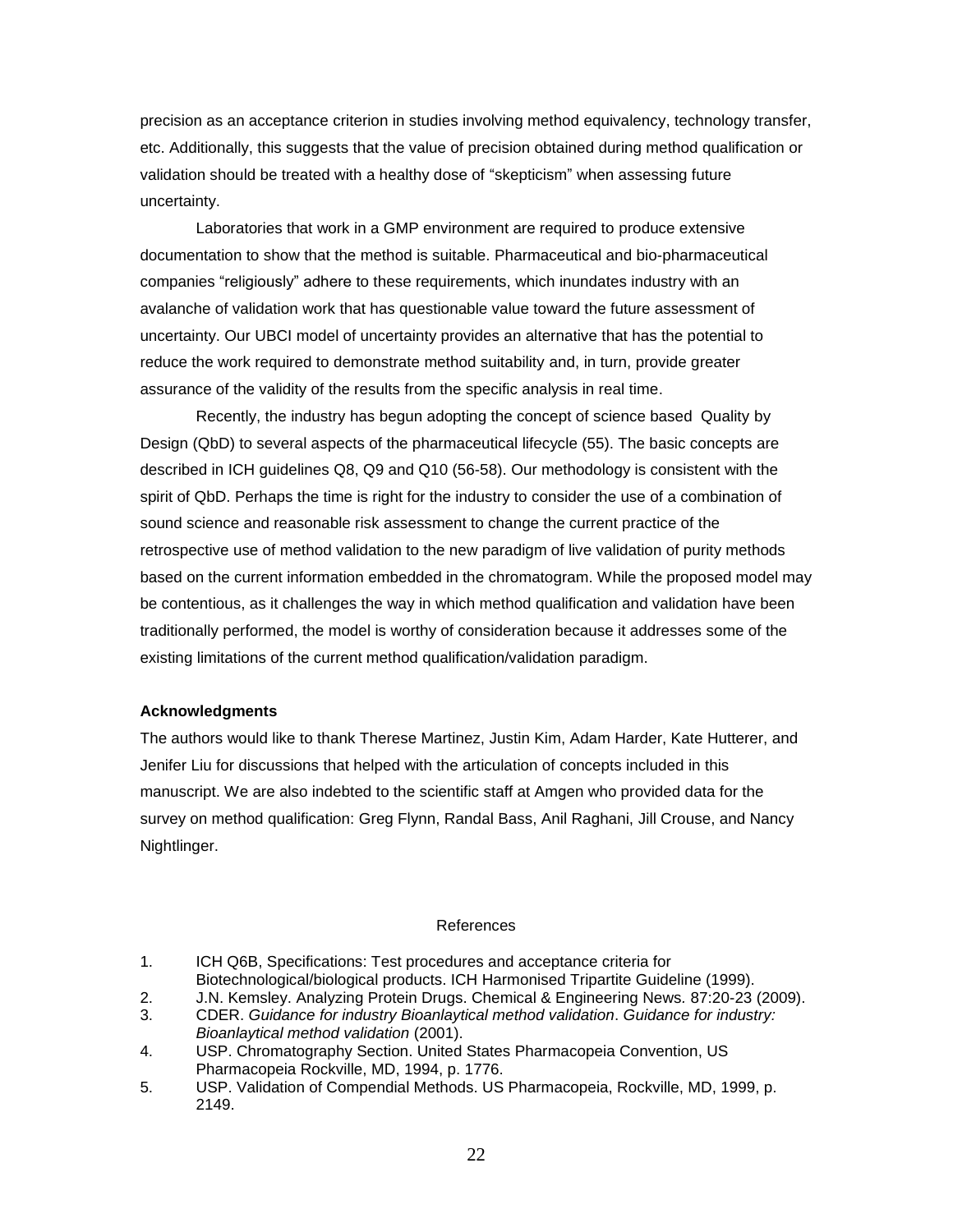- <span id="page-22-1"></span>6. *ICH Q2R1, Validation of Analytical Procedures*. Harmonised Tripartite Guideline:1-13 (2005).
- <span id="page-22-0"></span>7. Analytical Methods Validation, Advanstar Communications, 2006.
- 8. I.S. Krull and M. Swartz. Validation in Biotechnology and Well-characterized Biopharmaceutical Products Pharmaceutical Regulatory Guidance Book:18-23 (2006).
- <span id="page-22-2"></span>9. N.M. Ritter, S. Advant, J., J. Hennessey, H. Simmerman, J. McEntire, A. Mire-Sluis, and C. Joneckis. What Is Test Method Qualification? , Proceedings of the WCBP CMC Strategy Forum, 24 July 2003 . BioProcess Int*.* 2:32-46 (2004).
- 10. G.A. Shabir. Validation of high-performance liquid chromatography methods for pharmaceutical analysis: Understanding the differences and similarities between validation requirements of the US Food and Drug Administration, the US Pharmacopeia and the International Conference on Harmonization. Journal of Chromatography A*.* 987:57-66 (2003).
- 11. M.E. Swartz and I.S. Krull. *Analytical Method Development and Validation* Marcel Dekker New York, 1997.
- <span id="page-22-7"></span>12. M.E. Swartz and I.S. Krull. *Method Validation and Robustness*. LCGC North America*.* 24:480-490 (2006).
- 13. M.E. Swartz and I.S. Krull. *Analytical Method Validation: Back to Basics, Part 1* LCGC North America*.* 27:11-15 (2009).
- <span id="page-22-3"></span>14. I. Apostol and D. Kelner. Managing the Analytical Lifecycle for Biotechnology Products: A journey from method development to validation, Part 1. BioProcess International*.* 6:12-19 (2008).
- <span id="page-22-4"></span>15. J.N. Miller and J.C. Miller. Statistics and Chemometrics for Analytical Chemistry, Prentice-Hall, Inc, Upper Saddle River, New Jersey, 2000.
- <span id="page-22-5"></span>16. ASTM. Standard Practice for Using Significant digits in Test Data to Determine Conformance with Specifications. ASTM International*.* In ASTM Designation: E 29-04:1-5 (2005).
- <span id="page-22-6"></span>17. K.A. Shah and H.T. Karnes. A proposed "fixed" range decision criteria for transfer of bioanalytical methods. J Chromatogr B Analyt Technol Biomed Life Sci*.* 877:2270-2274 (2009).
- <span id="page-22-8"></span>18. G. de Fontenay. Analytical method transfer: new descriptive approach for acceptance criteria definition. J Pharm Biomed Anal*.* 46:104-112 (2008).
- <span id="page-22-9"></span>19. J. Ermer and H.J. Ploss. Validation in pharmaceutical analysis. Part II: Central importance of precision to establish acceptance criteria and for verifying and improving the quality of analytical data. J Pharm Biomed Anal*.* 37:859-870 (2005).
- <span id="page-22-10"></span>20. Y. Hayashi and R. Matsuda. Prediction of Precision from Signal and Noise Measurement in Liquid Chromatography - Mathematical Relationship between Integration Domain and Precision. Chromatographia*.* 41:75-83 (1995).
- 21. Y. Hayashi, R. Matsuda, Y. Haishima, T. Yagami, and A. Nakamura. Validation of HPLC and GC-MS systems for bisphenol-A leached from hemodialyzers on the basis of FUMI theory. J Pharm Biomed Anal*.* 28:421-429 (2002).
- <span id="page-22-12"></span>22. Y. Hayashi and R. Matsuda. Deductive prediction of measurement precision from signal and noise in photomultiplier and photodiode detector of liquid chromatography. Analytical Sciences*.* 10:725-730 (1994).
- <span id="page-22-14"></span>23. Y. Hayashi, R. Matsuda, T. Maitani, K. Imai, W. Nishimura, K. Ito, and M. Maeda. Precision, Limit of Detection and Range of Quantitation in Competitive ELISA. Analytical Chemistry*.* 76:1295-1301 (2004).
- 24. Y. Hayashi, S.C. Rutan, R.S. Helburn, and J.M. Pompano. Information-Based Prediction of the Precision and Evaluation of the Accuracy of the Results from an Adaptive Filter. Chemometrics & Intelligent Laboratory Systems*.* 20:163-171 (1993).
- <span id="page-22-13"></span>25. Y. Hayashi and R. Matsuda. Deductive prediction of measurement precision from signal and noise in liquid chromatography. Anal Chem*.* 66:2874-2881 (1994).
- <span id="page-22-11"></span>26. B. Domon and R. Aebersold. Options and considerations when selecting a quantitative proteomics strategy. Nat Biotech*.* 28:710-721.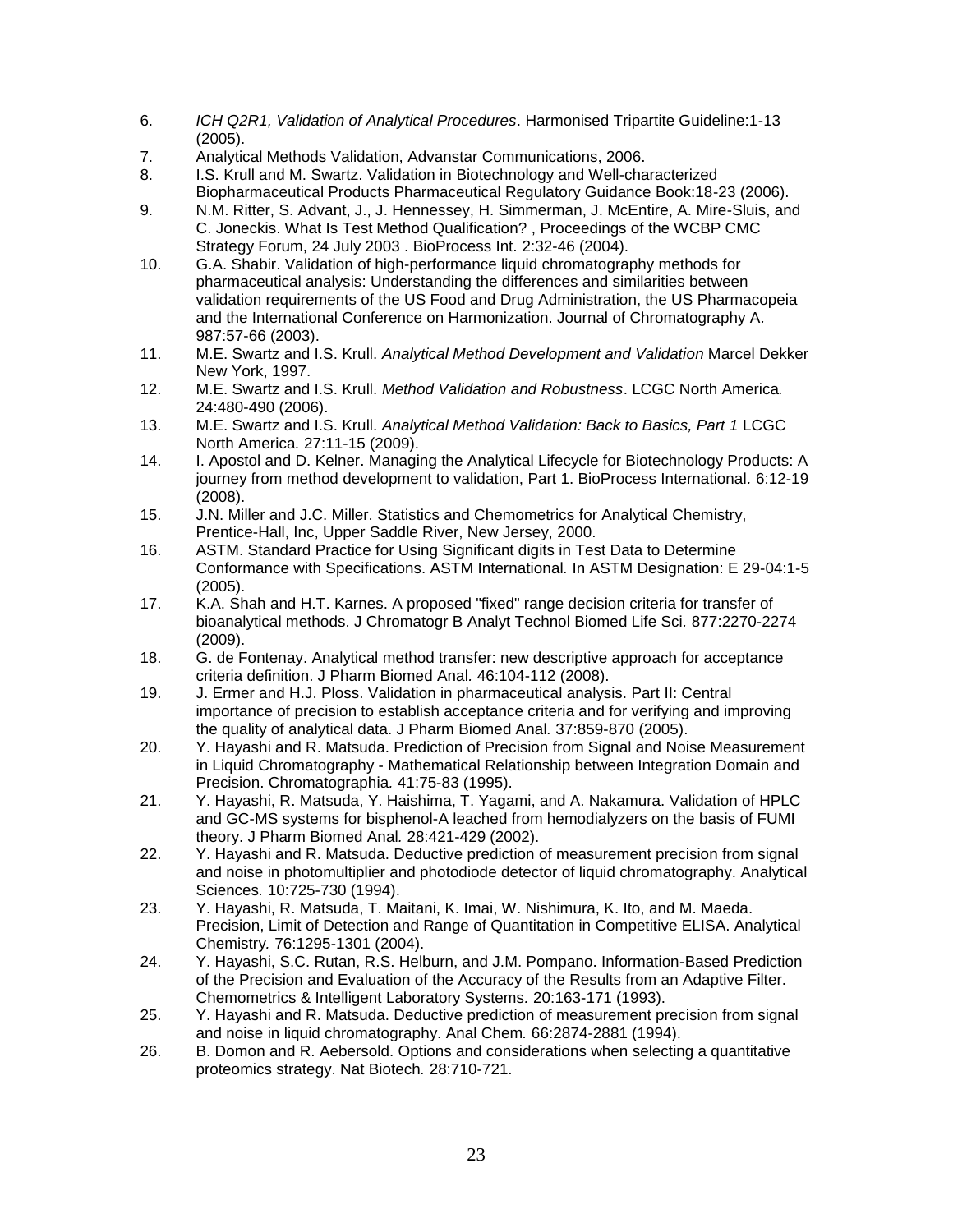- 27. T.R. Glass, N. Ohmura, and H. Saiki. Least detectable concentration and dynamic range of three immunoassay systems using the same antibody. Anal Chem*.* 79:1954-1960 (2007).
- 28. J. Foley and J. Dorsey. Clarification of the limit of detection in chromatography. Chromatographia*.* 18:503-511 (1984).
- <span id="page-23-0"></span>29. G.A. Eberlein. Quantitation of proteins using HPLC-detector response rather than standard curve comparison. Journal of Pharmaceutical and Biomedical Analysis*.* 13:1263-1271 (1995).
- <span id="page-23-1"></span>30. D.T. Rossi, F. Pacholec, and L.M. Dawkins. Integral method for evaluating component contribution to total solution absorbance from chromatogrphic Data. Anal Chem*.* 58:1410- 1414 (1986).
- <span id="page-23-2"></span>31. C.N. Pace, F. Vajdos, L. Fee, G. Grimsley, and T. Gray. How to measure and predict the molar absorption coefficient of a protein. Protein Sci*.* 4:2411-2423 (1995).
- <span id="page-23-3"></span>32. I. Apostol, K.J. Miller, J. Ratto, and D.N. Kelner. Comparison of different approaches for evaluation of the detection and quantitation limits of a purity method: a case study using a capillary isoelectrofocusing method for a monoclonal antibody. Anal Biochem*.* 385:101- 106 (2009).
- <span id="page-23-4"></span>33. Z. Zhang. Large-Scale Identification and Quantification of Covalent Modifications in Therapeutic Proteins. Analytical Chemistry*.* 81:8354-8364 (2009).
- 34. X. Chen and G.C. Flynn. Analysis of N-glycans from recombinant immunoglobulin G by on-line reversed-phase high-performance liquid chromatography/mass spectrometry. Analytical Biochemistry*.* 370:147-161 (2007).
- 35. X. Chen and G.C. Flynn. Gas-Phase Oligosaccharide Nonreducing End (GONE) Sequencing and Structural Analysis by Reversed Phase HPLC/Mass Spectrometry with Polarity Switching. Journal of the American Society for Mass Spectrometry*.* 20:1821- 1833 (2009).
- <span id="page-23-5"></span>36. W. Horwitz. Evaluation of Analytical Methods Used for Regulation of Foods and Drugs. Analytical Chemistry*.* 54:67-76 (1982).
- <span id="page-23-6"></span>37. W. Horwitz and R. Albert. A Heuristic Derivation of the Horwitz Curve. Analytical Chemistry*.* 69:789-790 (1997).
- <span id="page-23-7"></span>38. T.P.J. Linsinger and R.D. Josephs. Limitations of the application of the Horwitz eqeuation. Trends in Analytical Chemistry*.* 25:1125-1130 (2006).
- <span id="page-23-8"></span>39. H.E. Schwartz and R.G. Brownlee. Comparison of Dynamic and Static Mixing Devices for Gradient Micro-HPLC. Journal of Chromatographic Science*.* 23:402-406 (1985).
- <span id="page-23-9"></span>40. K.A. Rubinson and J.F. Rubinson. Contemporary Instrumental Analysis, Prentice-Hall, Inc,, Upper Saddle River, New Jersey, 2000.
- <span id="page-23-10"></span>41. ASTM. Standard Practice for Testing Fixed-Wavelength Photometric Detectors Used in Liquid Chromatography. ASTM International*.* In ASTM Designation: E 685-93:1-7 (2005).
- <span id="page-23-11"></span>42. J.W. Dolan. The role of the Signal-to-Noise Ratio in Precision and Accuracy. LCGC North America 23:1256-1260 (2005).
- <span id="page-23-12"></span>43. K.E. Atkinson and W. Han. Elemenatry Numerical Analysis, John Wiley & Sons, Inc., Hoboken, 2004.
- <span id="page-23-13"></span>44. I. Frosio and N.A. Borghese. Statistical based impulsive noise removal in digital radiography. IEEE Trans Med Imaging*.* 28:3-16 (2009).
- <span id="page-23-14"></span>45. D.M. Holme and H. Peck. Analytical Biochemistry, Vol. Third Edition, Prentice-Hall, Inc,, Upper Saddle River, New Jersey, 1998, pp. 9-19.
- <span id="page-23-15"></span>46. A. Technologies. Agilent 1100 Series Standartd, Micro and Preparative Autosampler, Referece Manual, Agilent Technologies, 2001.
- <span id="page-23-16"></span>47. J.P. Folley. Systematic errors in the measurement of peak area and peak height for overlapping peaks. Journal of Chromatography A*.* 384:301-313 (1987).
- <span id="page-23-17"></span>48. Y. Hayashi and R. Matsuda. Infulence of integration domain on precision of measurments in liquid chromatography. Analytical Sciences*.* 10:553-559 (1994).
- <span id="page-23-18"></span>49. B.S. Kendrick, B.S. Chang, T. Arakawa, B. Peterson, T.W. Randolph, M.C. Manning, and J.F. Carpenter. Preferential exclusion of sucrose from recombinant interleukin-1 receptor antagonist: role in restricted conformational mobility and compaction of native state. Proc Natl Acad Sci U S A*.* 94:11917-11922 (1997).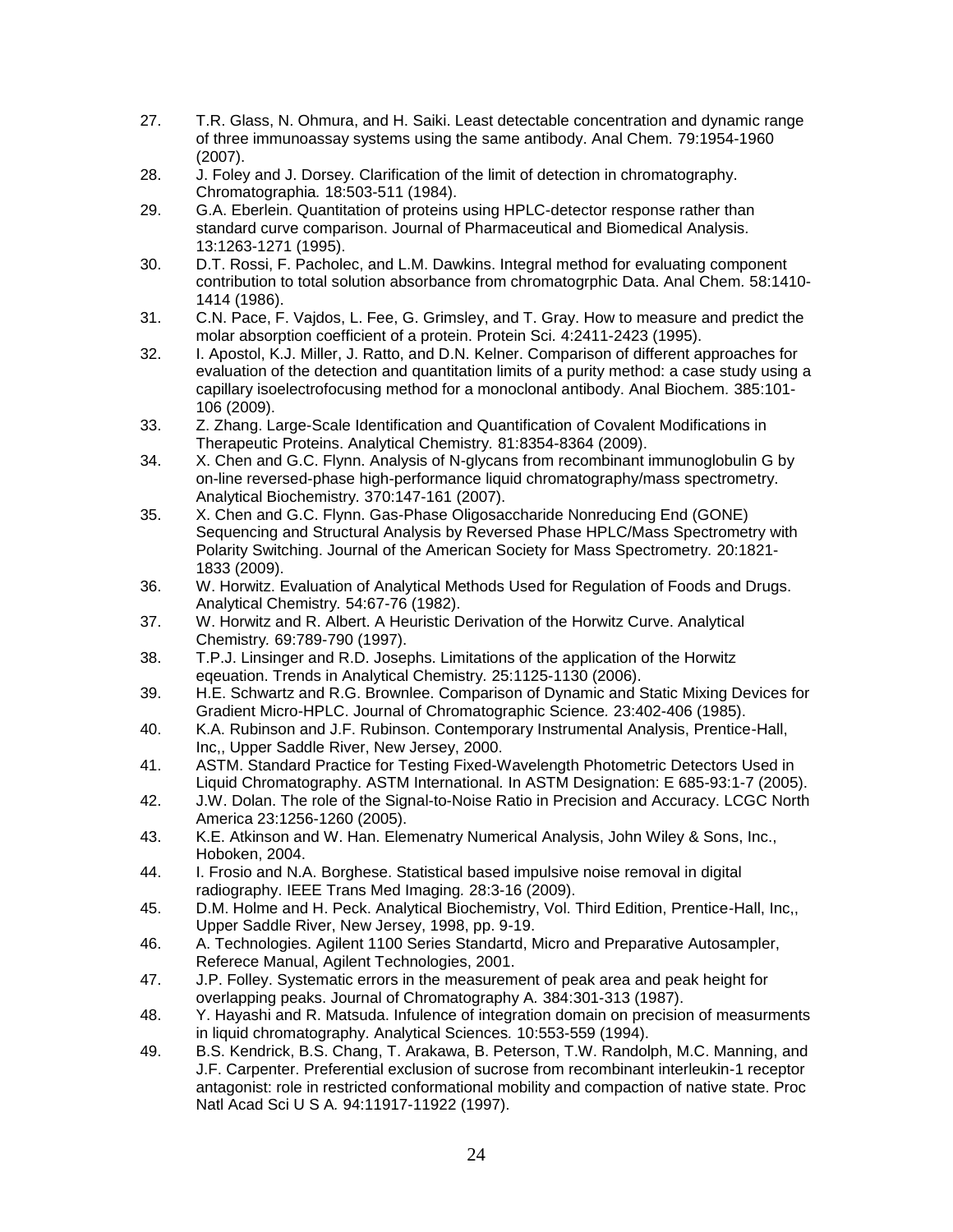- <span id="page-24-0"></span>50. J. Svitel, J.P. Gabrielson, E. Towers, K.K. Arthur, J. Li, B.S. Kendrick, L. Narhi, and Y. Jiang. Analysis of self association of proteins by analytical ultracentrifugation. In prepration (2011).
- <span id="page-24-1"></span>51. J.F. Carpenter, T.W. Randolph, W. Jiskoot, D.J. Crommelin, C.R. Middaugh, and G. Winter. Potential inaccurate quantitation and sizing of protein aggregates by size exclusion chromatography: essential need to use orthogonal methods to assure the quality of therapeutic protein products. J Pharm Sci*.* 99:2200-2208.
- <span id="page-24-2"></span>52. A. Technologies. Agilent 1100 Series Diode Array and Multiple Wavelength Detector, Agilent Technologies, 2002.
- <span id="page-24-3"></span>53. J. Vial and A. Jardy. Experimental Comparison of the different approaches to estimate LOD and LOQ of an HPLC Method. AnalChem,*.* 71:2672-2677 (1999).
- <span id="page-24-4"></span>54. Y. Hayashi, R. Matsuda, and R.B. Poe. Prediction of Precision from Signal and Noise Measurement in Liquid Chromatography - Limit of Detection. Chromatographia*.* 41:66-74 (1995).
- <span id="page-24-5"></span>55. A.S. Rathore and H. Winkle. Quality by design for biopharmaceuticals. Nat Biotechnol*.* 27:26-34 (2009).
- <span id="page-24-6"></span>56. ICH Q8, Pharmaceutical Development. ICH Harmonised Tripartite Guideline (2009).
- 57. ICH Q9, Quality Risk Management. ICH Harmonised Tripartite Guideline (2005).
- 58. ICH Q10, Pharmaceutical Quality System. ICH Harmonised Tripartite Guideline (2008).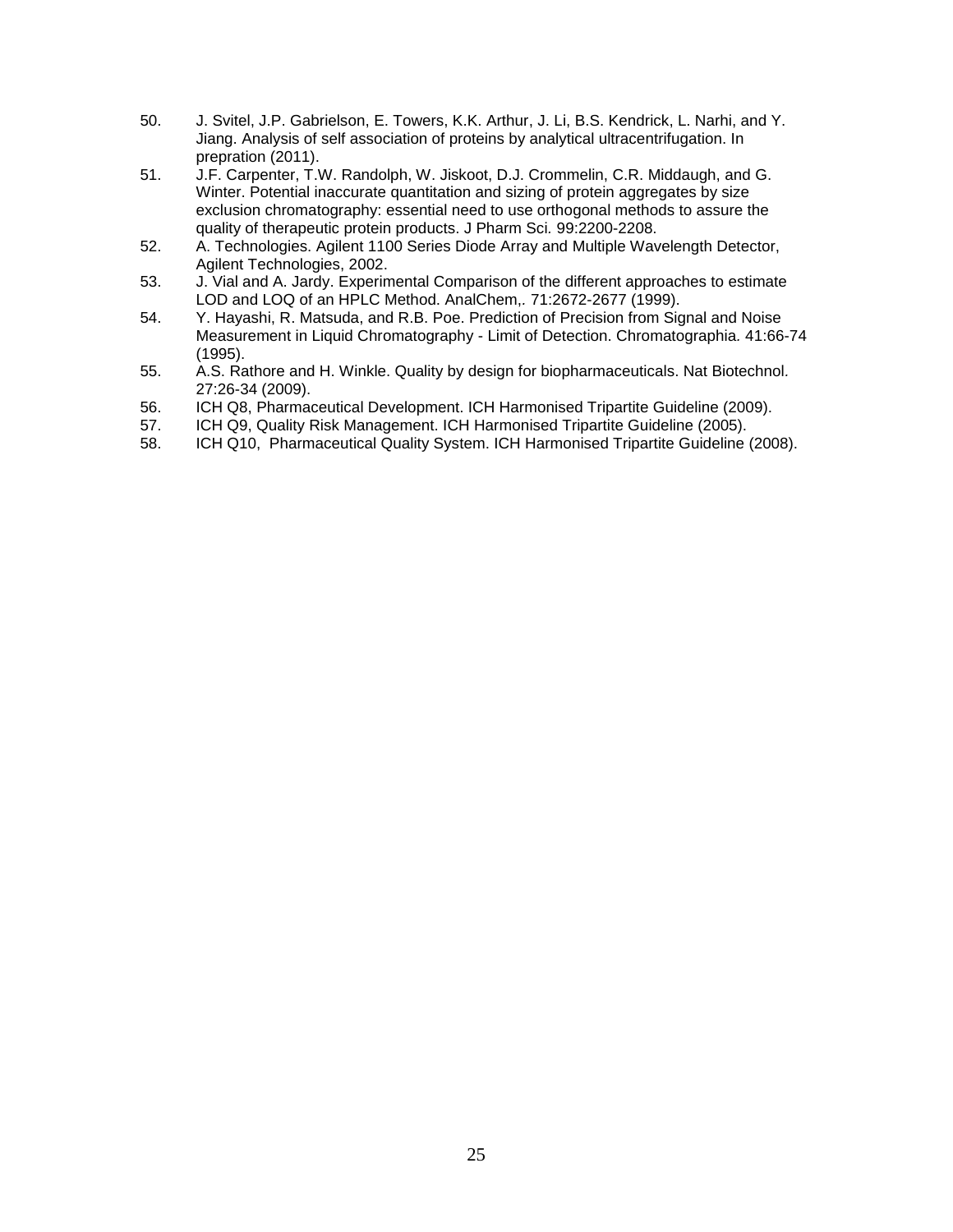

Figure 1. Relationship between repeatability and intermediate precision for three purity methods (SE-HPLC, CEx-HPLC, and rCE-SDS). Each point of the graph represents different protein analyte. Data were obtained in qualification experiments.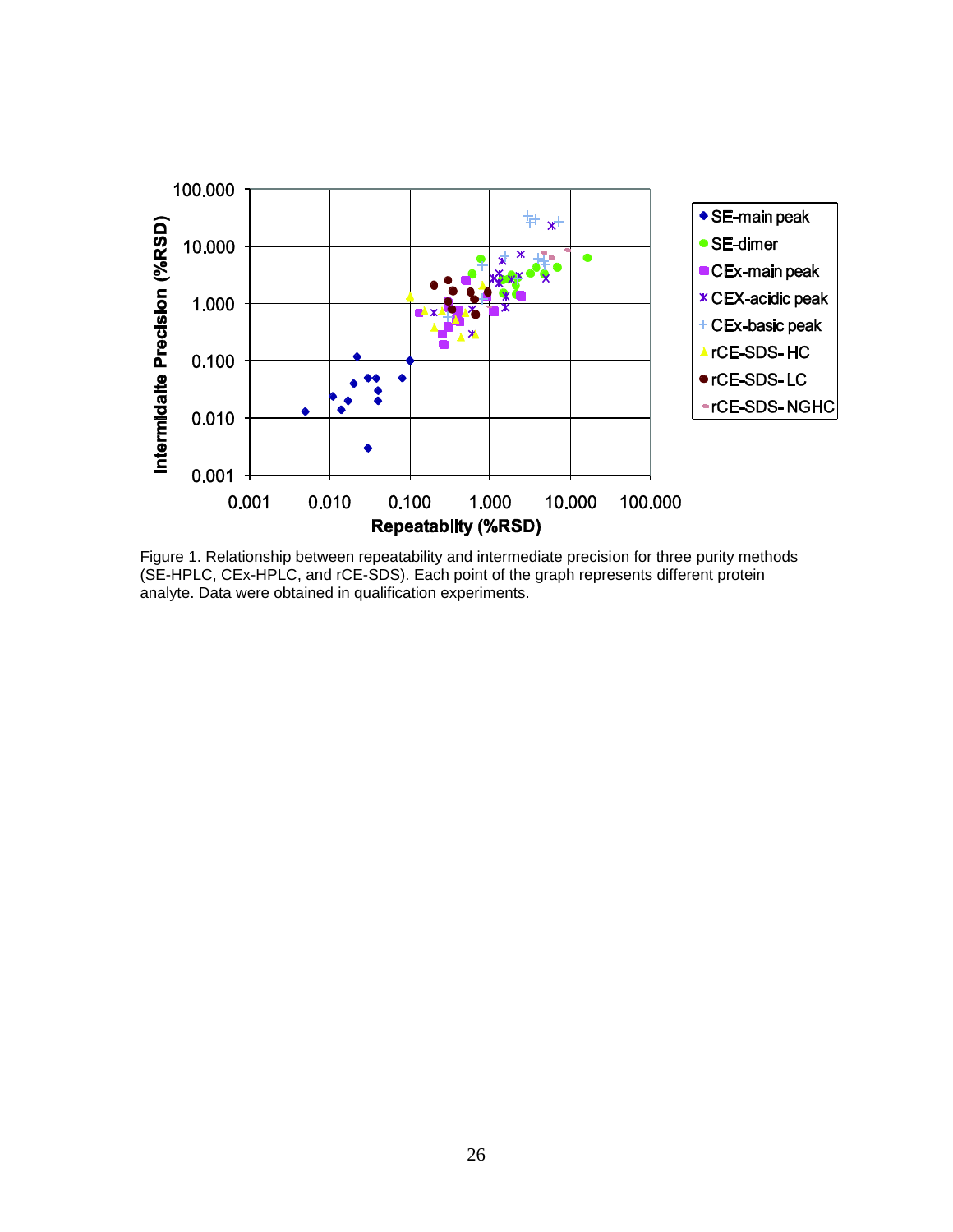

Figure 2. Relationship between the level of noise (solid diamonds represent peak-to-peak noise, open squares represent ASTM noise) and data acquisition rate.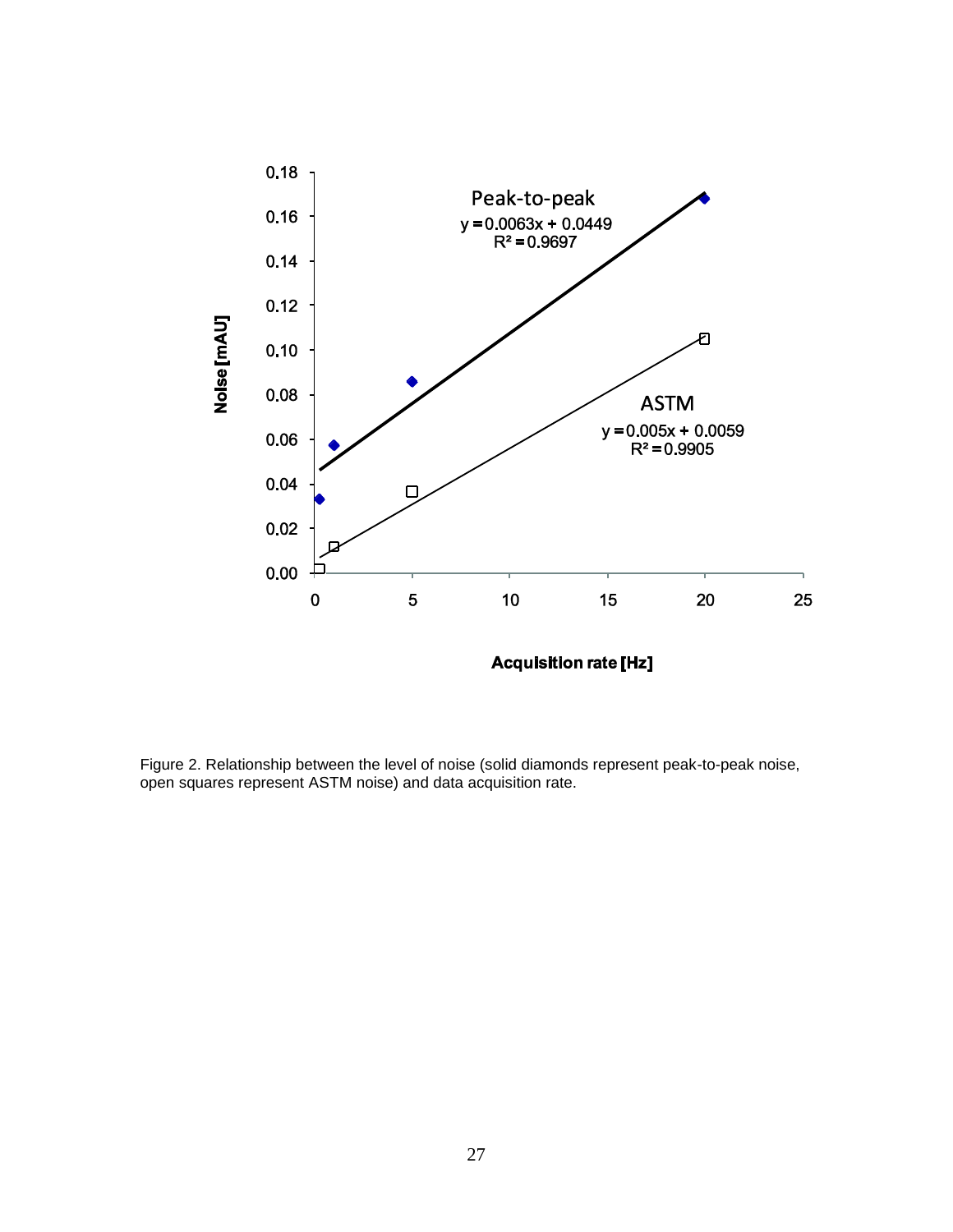

Figure 3. Relationship between precision and S/N ratio for chromatographic purity methods.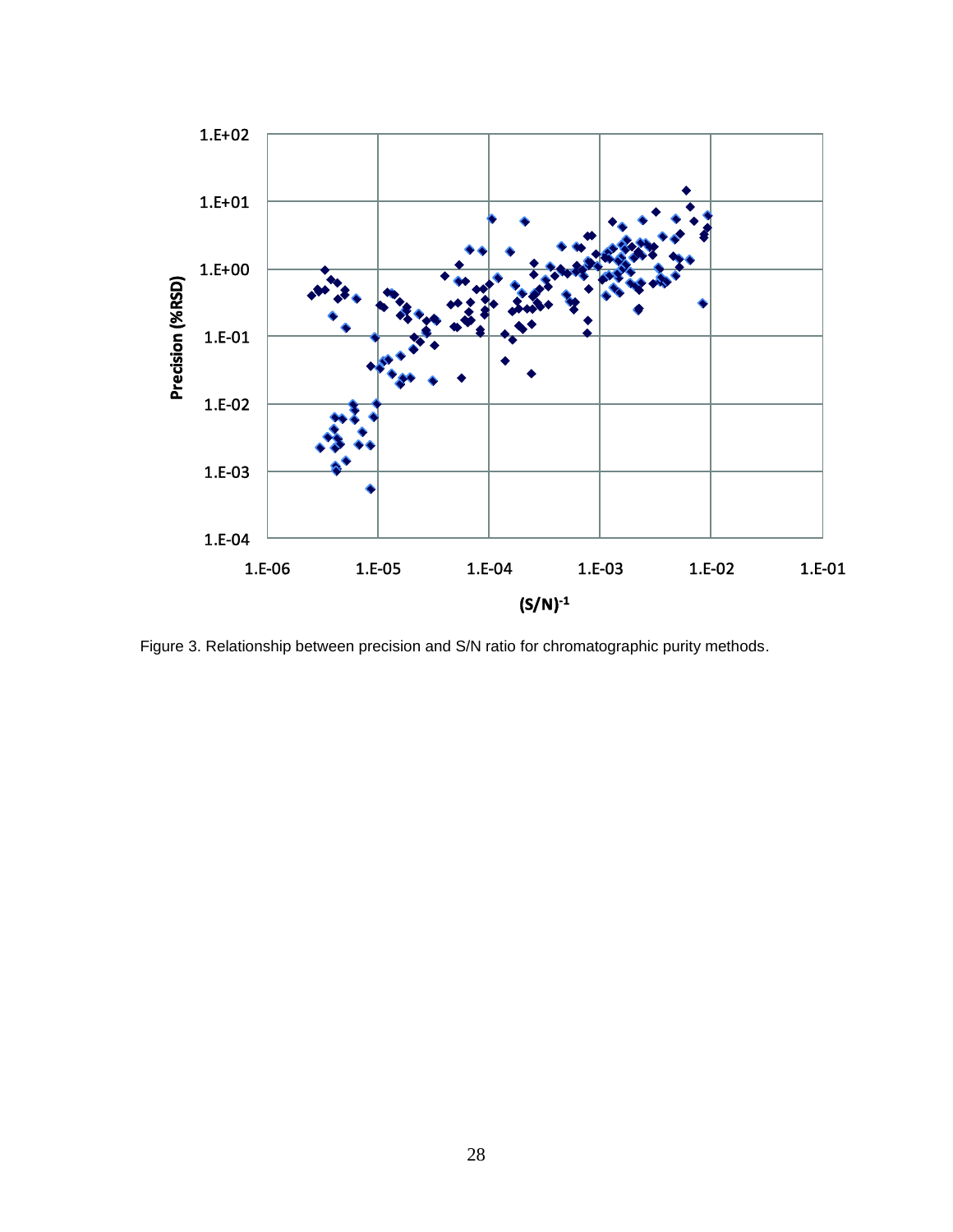

Figure 4. Distribution of the variance of the integration domain. Experiments outlined in Table S3 were used in the analysis. Total of 206 analytes were evaluated.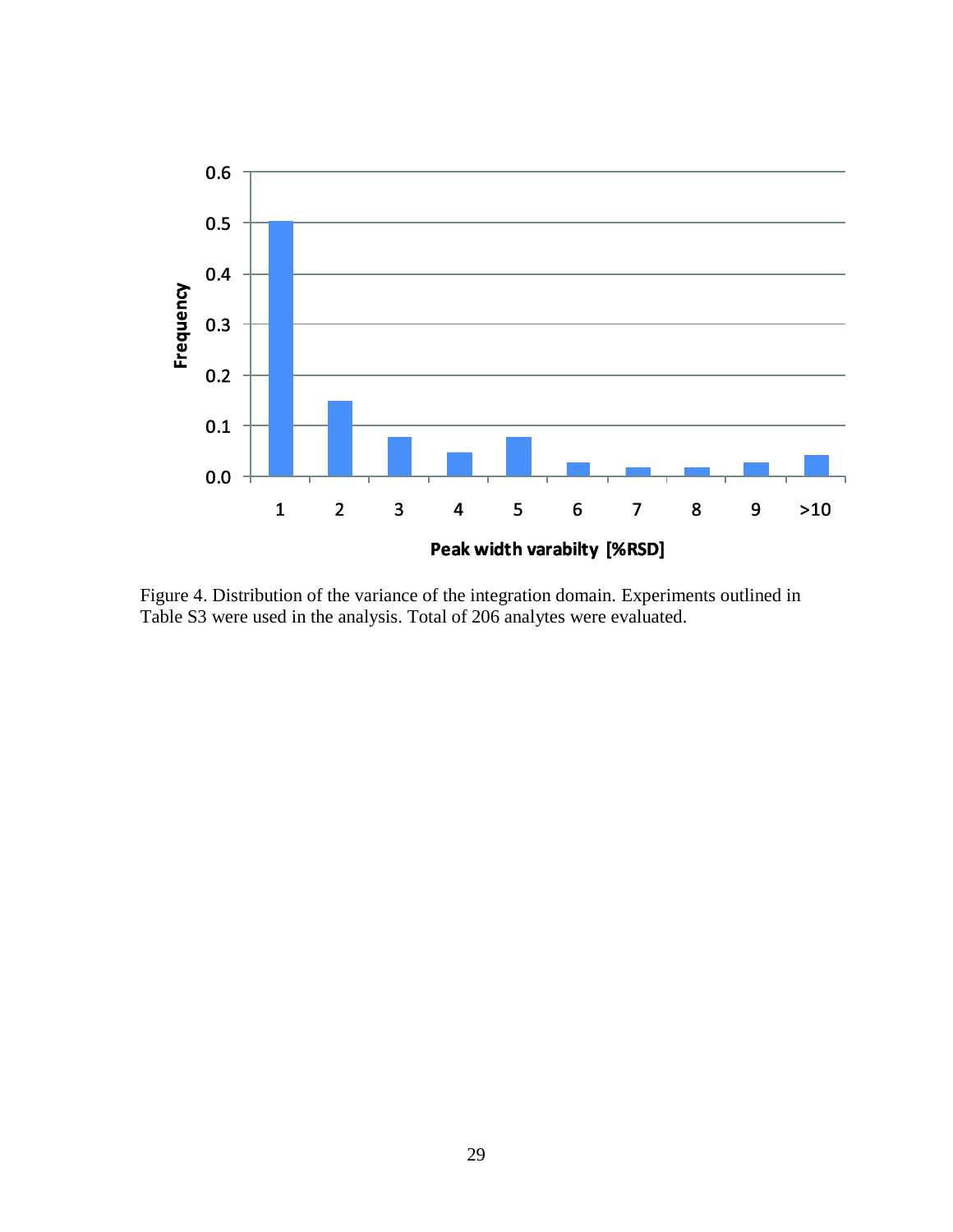

Figure 5. UBCI Predicted vs. observed variance of purity for individual peaks on peptide and glycan maps. Solid line represents equivalency between these two values.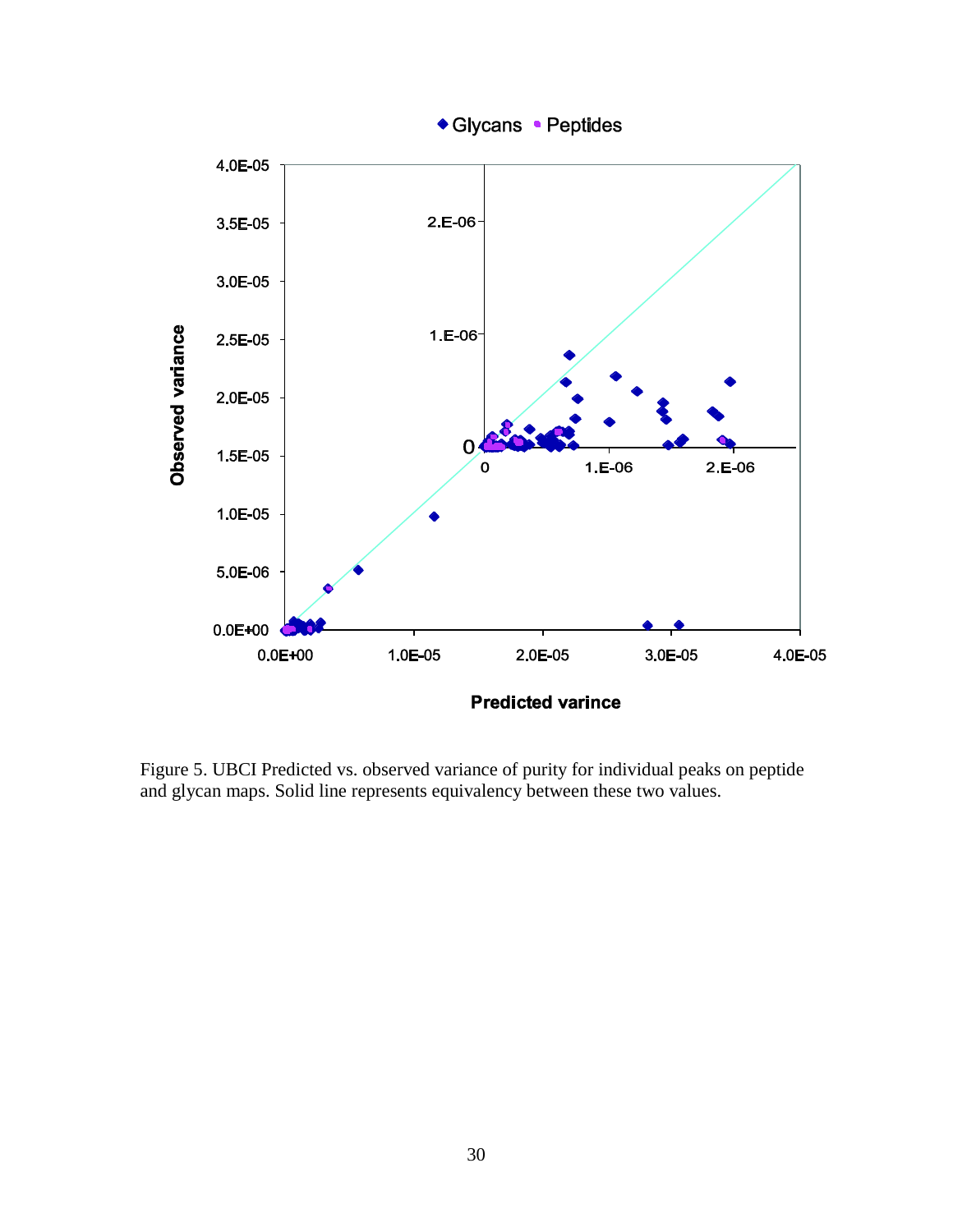

Figure 6. Distribution of the observed vs. UBCI calculated variance of purity measurements for different types of methods.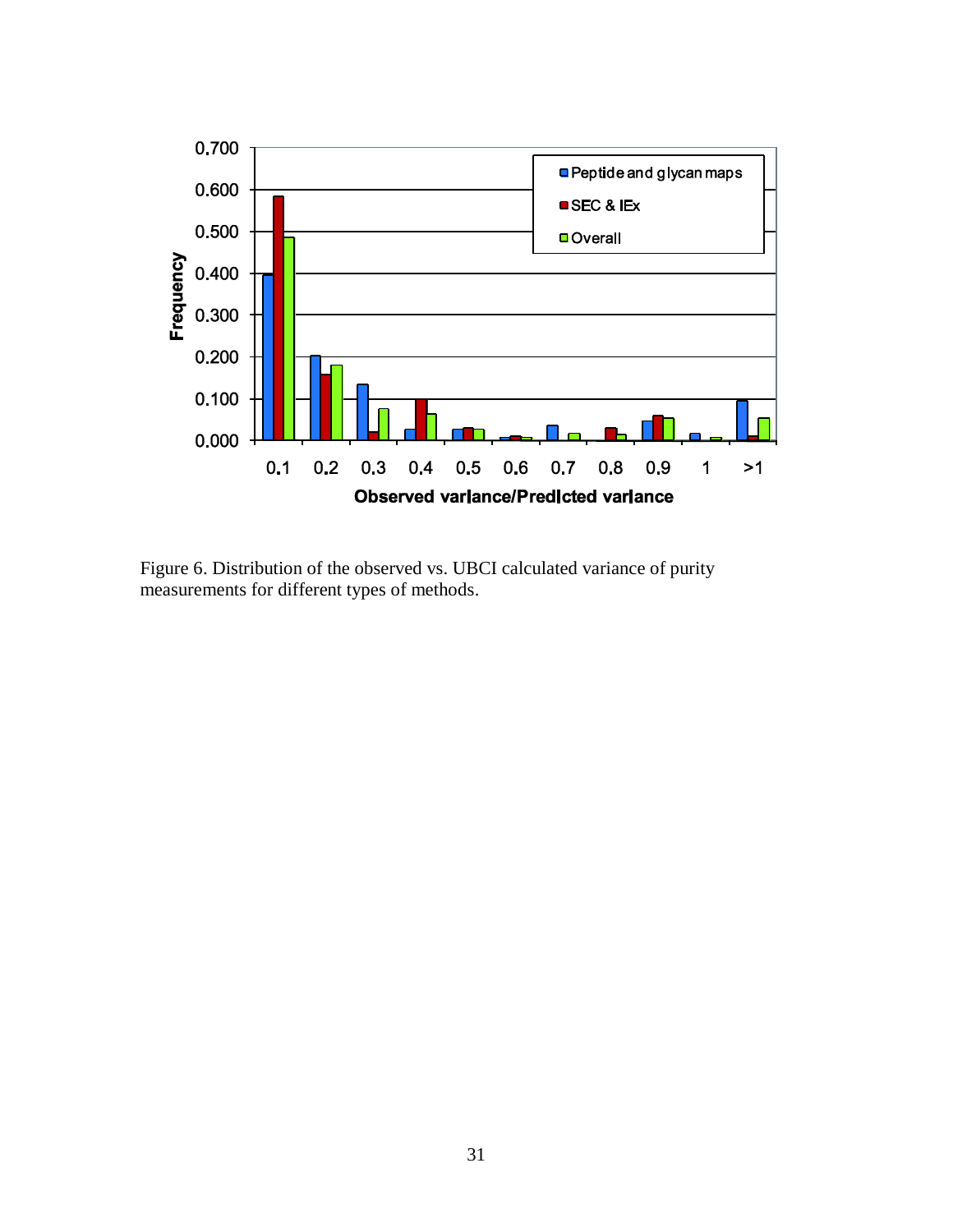

Figure 7. Example of trending protein recovery as an expression of specificity (A), and accuracy (B) of the SE-HPLC method.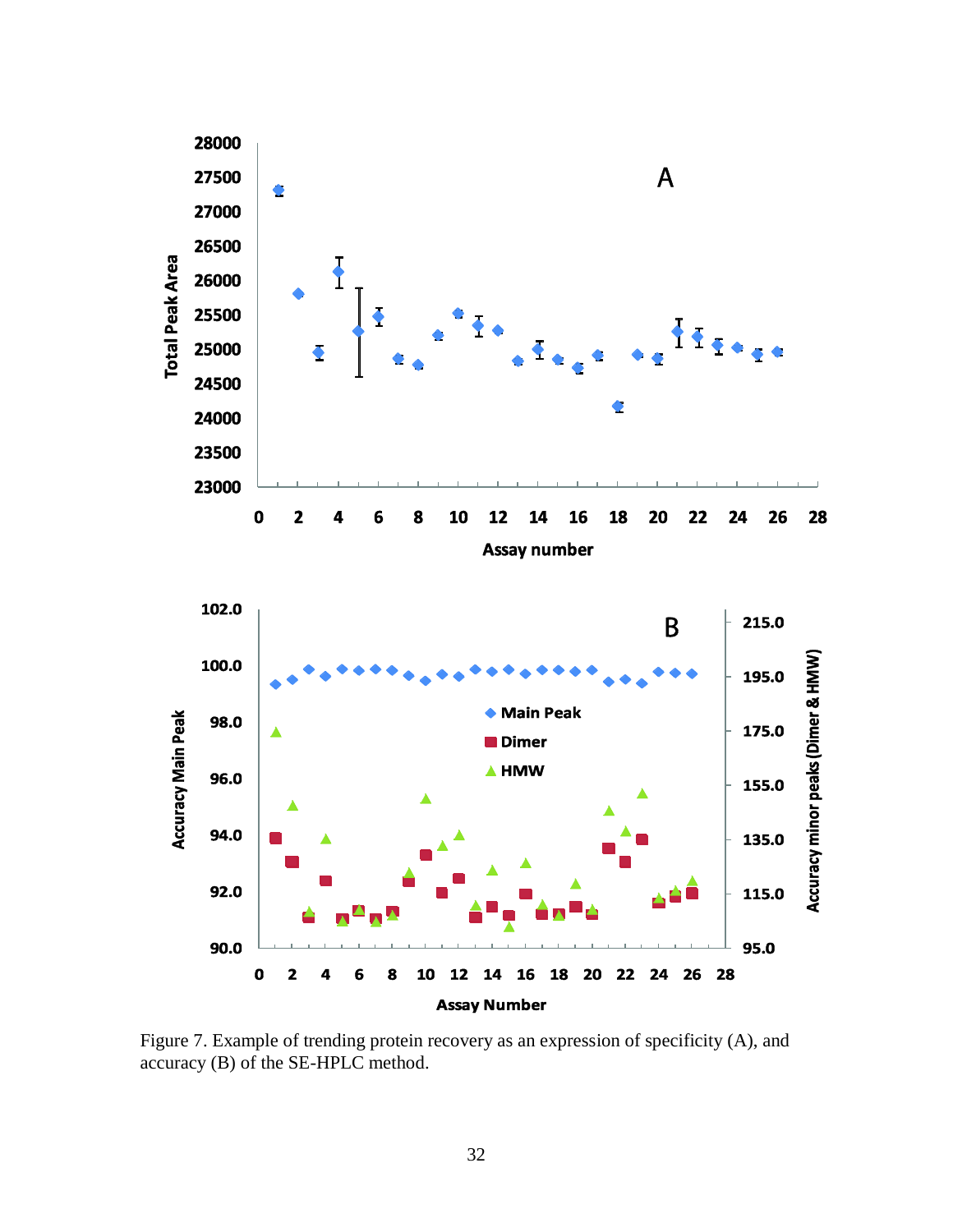

Figure 8. Load Linearity for SE-HPLC method designed for mAb.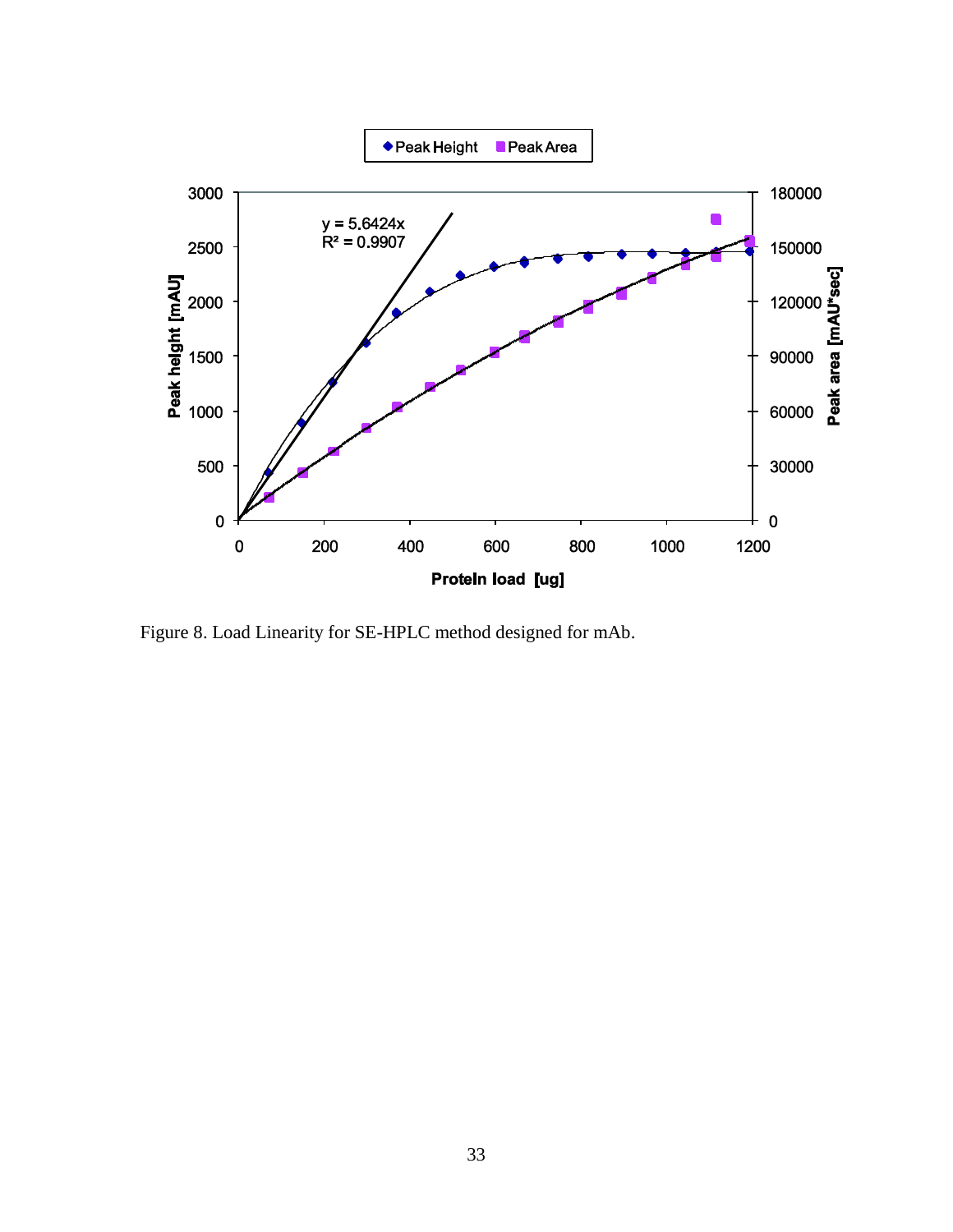Table 1. Results of experiments comparing method repeatability using an F test. (red font indicates non-passing values)

A-Peptide map (3 replicates, 2 degrees of freedom for both the numerator and denominator of the F-test,  $F_{\text{crit}}$ = 19.0)

|          | 1Hz      |                  |             | 5Hz      |          |                    | 20Hz     |          |             |
|----------|----------|------------------|-------------|----------|----------|--------------------|----------|----------|-------------|
|          | Variance |                  |             | Variance |          |                    | Variance |          |             |
| Peptide# | Day 1    | Day <sub>2</sub> | $F_{ratio}$ | Day 1    | Day 2    | $F_{\text{ratio}}$ | Day 1    | Day 2    | $F_{ratio}$ |
|          | 5.78E-07 | 8.19E-07         | 1.42        | 2.25E-07 | 6.31E-07 | 2.81               | 5.83E-07 | 3.07E-08 | 18.95       |
| 2        | 1.67E-08 | 5.65E-09         | 2.96        | 1.36E-08 | 6.42E-08 | 4.72               | 2.52E-08 | 1.60E-07 | 6.36        |
| 3        | 1.09E-08 | 1.22E-09         | 8.98        | 4.66E-10 | 2.49E-08 | 53.50              | 1.08E-09 | 5.49E-08 | 50.76       |
| 4        | 2.53E-09 | 5.33E-09         | 2.10        | 4.01E-09 | 1.84E-08 | 4.59               | 3.15E-09 | 2.32E-08 | 7.37        |
| 5        | 8.12E-08 | 1.45E-07         | 1.78        | 3.76E-08 | 3.55E-08 | 1.06               | 3.60E-09 | 2.26E-08 | 6.27        |
| 6        | 2.34E-08 | 2.76E-08         | 1.18        | 1.29E-08 | 3.46E-08 | 2.69               | 6.22E-10 | 5.00E-08 | 80.36       |
| 7        | 6.66E-08 | 1.95E-08         | 3.42        | 1.19E-09 | 6.29E-08 | 53.02              | 1.61E-08 | 1.13E-07 | 7.03        |
| 8        | 8.60E-09 | 3.77E-08         | 4.38        | 2.59E-09 | 9.90E-09 | 3.82               | 9.94E-09 | 1.55E-08 | 1.56        |
| 9        | 4.29E-08 | 7.36E-08         | 1.72        | 2.75E-07 | 3.19E-07 | 1.16               | 7.07E-07 | 2.18E-07 | 3.24        |

B, Glycan map ( 3 or 9 replicates, correspond to 2 and 8 degree of freedom respectively)

|          | 3 repl./ | 9 repl.  |                    |                               |  |
|----------|----------|----------|--------------------|-------------------------------|--|
| Glycan # | Day1     | Day2     | $F_{\text{ratio}}$ | $F_{\underline{\text{crit}}}$ |  |
| 1        | 6.80E-10 | 1.61E-09 | 2.37               | 19.4                          |  |
| 2        | 7.66E-10 | 7.32E-09 | 9.56               | 19.4                          |  |
| 3        | 4.08E-10 | 2.50E-10 | 1.63               | 4.5                           |  |
| 4        | 1.76E-09 | 1.18E-09 | 1.49               | 4.5                           |  |
| 5        | 7.89E-09 | 4.19E-09 | 1.88               | 4.5                           |  |
| 6        | 3.71E-09 | 4.53E-08 | 12.21              | 19.4                          |  |
| 7        | 1.60E-08 | 1.40E-07 | 8.75               | 19.4                          |  |
| 8        | 2.31E-08 | 5.54E-08 | 2.40               | 19.4                          |  |
| 9        | 1.39E-07 | 1.47E-07 | 1.06               | 19.4                          |  |
| 10       | 1.82E-10 | 2.67E-09 | 14.68              | 19.4                          |  |
| 11       | 1.02E-08 | 1.17E-08 | 1.15               | 19.4                          |  |
| 12       | 1.20E-08 | 9.81E-08 | 8.16               | 19.4                          |  |
| 13       | 8.44E-09 | 1.77E-08 | 2.09               | 19.4                          |  |
| 14       | 1.65E-08 | 2.04E-07 | 12.38              | 19.4                          |  |
| 15       | 7.09E-08 | 5.28E-08 | 1.34               | 4.5                           |  |
| 16       | 6.56E-08 | 3.63E-06 | 55.33              | 19.4                          |  |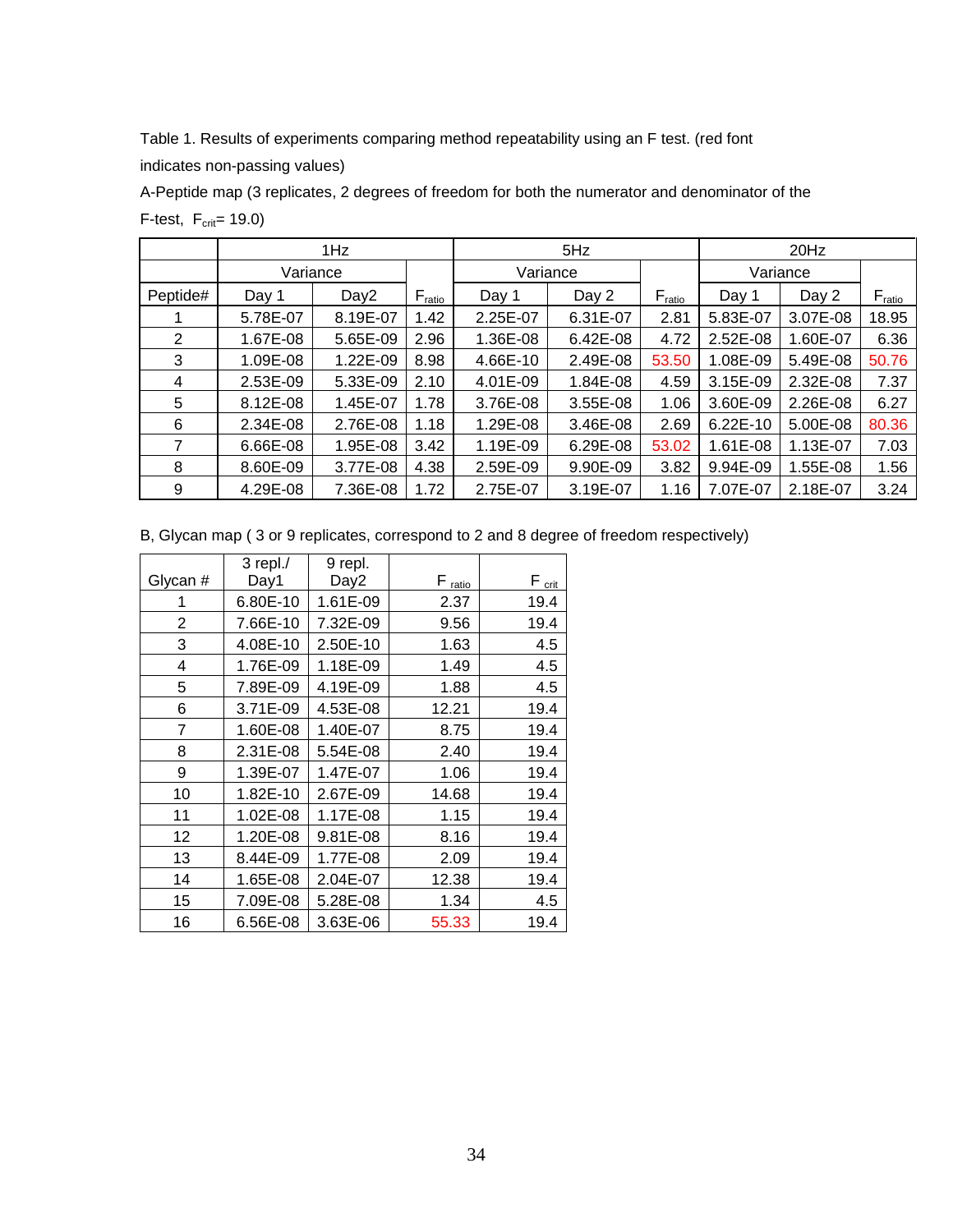|        | Parameter of the peak            | HMW (pre-peak                                            | Dimer (pre-        | Main           |  |  |
|--------|----------------------------------|----------------------------------------------------------|--------------------|----------------|--|--|
|        |                                  | 1)                                                       | peak 2)            |                |  |  |
| Input  | Area [mAU*s]                     | 28.118                                                   | 384.102            | 22703.904      |  |  |
|        | Height [mAU]                     | 0.801                                                    | 10.185             | 871.261        |  |  |
|        | Wight at half height [min]       | 0.543                                                    | 0.550              | 0.380          |  |  |
|        | Width at the base [min]          | 1.119                                                    | 1.853              | 5.627          |  |  |
|        | Variability of peak width at the | $RSD=3\%$ (see fig. 4)                                   |                    |                |  |  |
|        | base [%]                         |                                                          |                    |                |  |  |
|        | ASTM noise [mAU]                 | 0.00482                                                  |                    |                |  |  |
|        | Acquisition rate [Hz]            | 2.5                                                      |                    |                |  |  |
|        | Instrument Injection RSD [%]     | 1% for less than 5 $\mu$ (4 $\mu$ was injected)-see text |                    |                |  |  |
| Output | Purity                           | $0.0012(0.12\%)$                                         | 0.0166(1.62%)      | 0.9822(98.22%) |  |  |
|        | Variance of area (eq.16)         | 21.7388                                                  | 63.2849764         | 14434          |  |  |
|        | Variance of purity (eq. 5)       | 4.06E-08                                                 | 1.22E-07           | 1.62E-07       |  |  |
|        | DL [mAU]                         | 0.01446                                                  | N/A                |                |  |  |
|        | QL [%] (eq.19)                   | 0.00007(0.007%)                                          | $0.00008(0.008\%)$ |                |  |  |

Table 2. Parameters extracted from single chromatogram